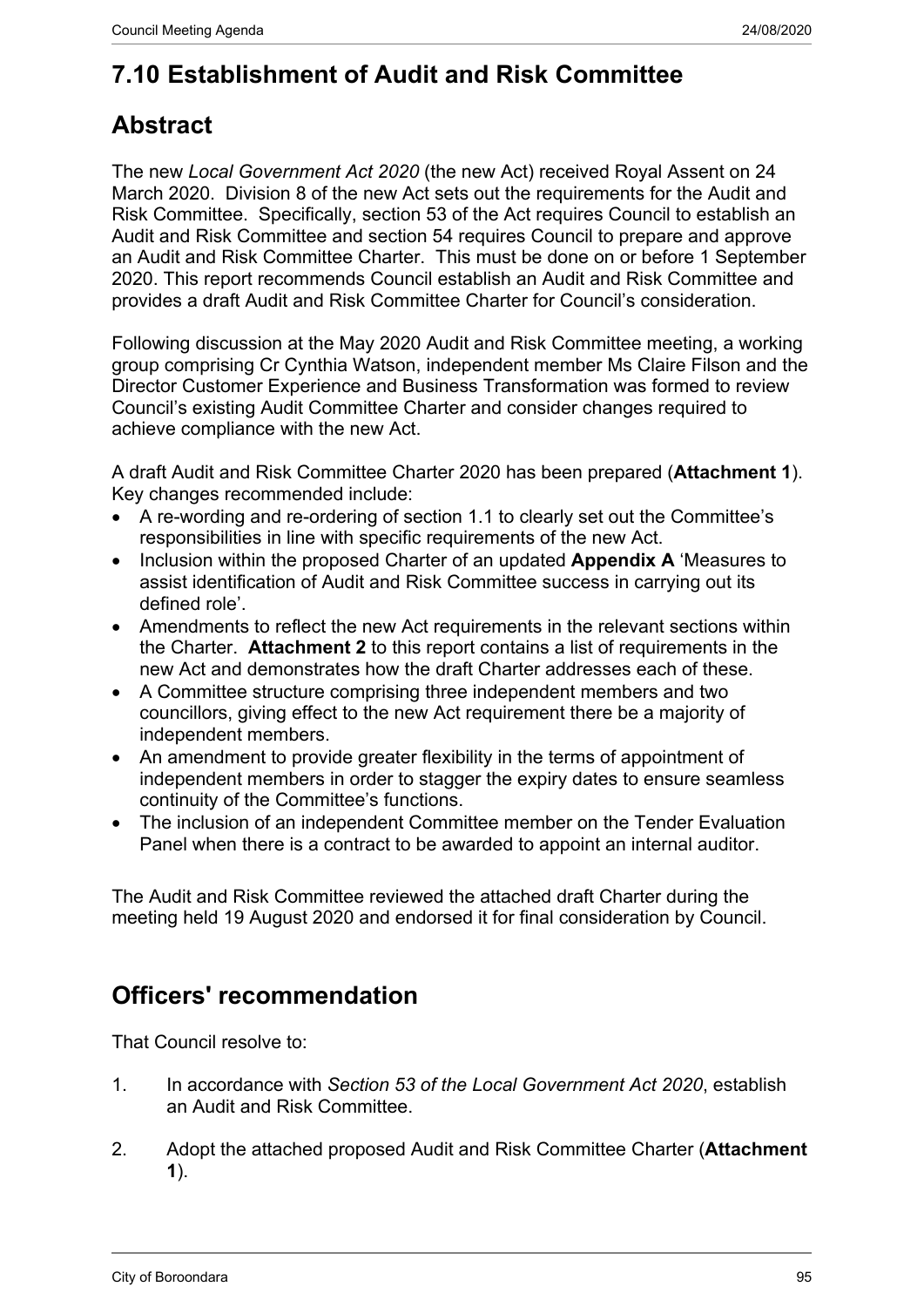- 3. Endorse the appointment of existing independent members, Mr Andrew Dix (Chair), Ms Claire Filson and Ms Freya Marsden for the balance of their membership tenures as previously resolved by Council.
- 4. Appoint Councillor \_\_\_\_\_\_\_\_\_\_\_\_\_\_ and Councillor \_\_\_\_\_\_\_\_\_\_\_\_ to the Audit and Risk Committee until such time as Council resolves otherwise.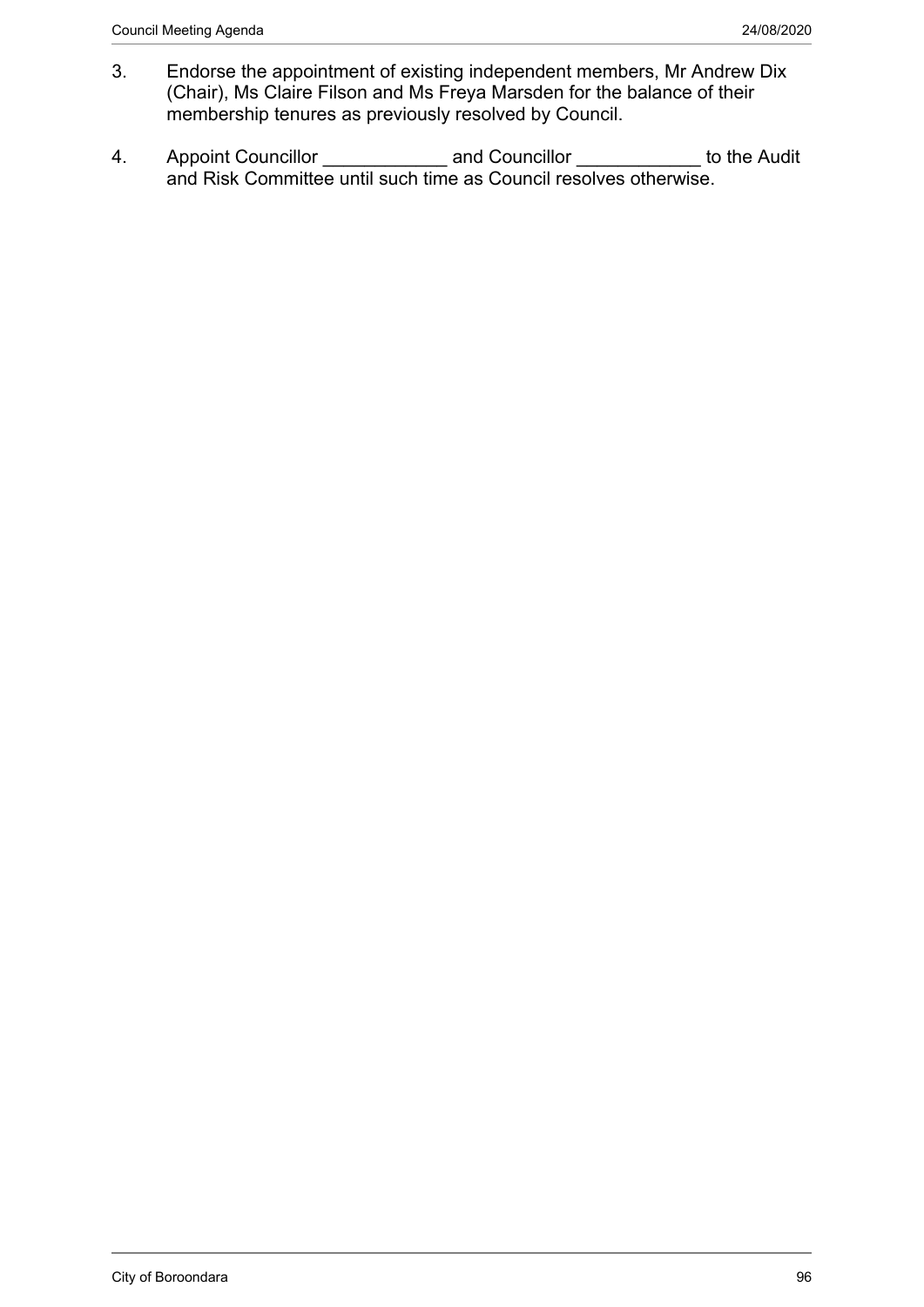#### **Responsible director: Bruce Dobson**

# **Customer Experience and Business Transformation**

#### **1. Purpose**

The purpose of this report is to seek a Council resolution to establish an Audit and Risk Committee and provide Council with a draft Audit and Risk Committee Charter for consideration.

#### **2. Policy implications and relevance to community plan and council plan**

 $\mathcal{L}_\mathcal{L} = \mathcal{L}_\mathcal{L} = \mathcal{L}_\mathcal{L} = \mathcal{L}_\mathcal{L} = \mathcal{L}_\mathcal{L} = \mathcal{L}_\mathcal{L} = \mathcal{L}_\mathcal{L} = \mathcal{L}_\mathcal{L} = \mathcal{L}_\mathcal{L} = \mathcal{L}_\mathcal{L} = \mathcal{L}_\mathcal{L} = \mathcal{L}_\mathcal{L} = \mathcal{L}_\mathcal{L} = \mathcal{L}_\mathcal{L} = \mathcal{L}_\mathcal{L} = \mathcal{L}_\mathcal{L} = \mathcal{L}_\mathcal{L}$ 

This report is consistent with the Council Plan 2017-21 and the Boroondara Community Plan 2017-27. In particular Objective 7 "Ensure that ethical financial and socially responsible decision making reflects community needs and is based on principles of accountability, transparency, responsiveness and consultation.

Strategy 7.2: Ensure transparent decision making through open governance processes.

Strategy 7.5: Ensure sound financial management while allocating resources to deliver strategic infrastructure and services that meet community needs.

#### **3. Background**

The new *Local Government Act 2020* (the new Act) received Royal Assent on 24 March 2020. Division 8 of the new Act sets out the requirements for the Audit and Risk Committee. Specifically, section 53 of the Act requires Council to establish an Audit and Risk Committee and section 54 requires Council to prepare and approve an Audit and Risk Committee Charter. This must be done on or before 1 September 2020.

#### **4. Outline of key issues/options**

In summary, key elements of the legislative requirements are:

#### Name

The new entity must be called the Audit and Risk Committee

#### Composition

- New entity must consist of a majority of members who are not councillors.
- Chairperson of the Audit and Risk Committee must not be a councillor.

#### Charter and responsibilities

- Council must prepare and approve an Audit and Risk Committee Charter
- the Audit and Risk Committee Charter must specify the functions and responsibilities of the Audit and Risk Committee including the following:
	- o monitor the compliance of Council policies and procedures with the overarching governance principles and the Act and the regulations and any Ministerial directions.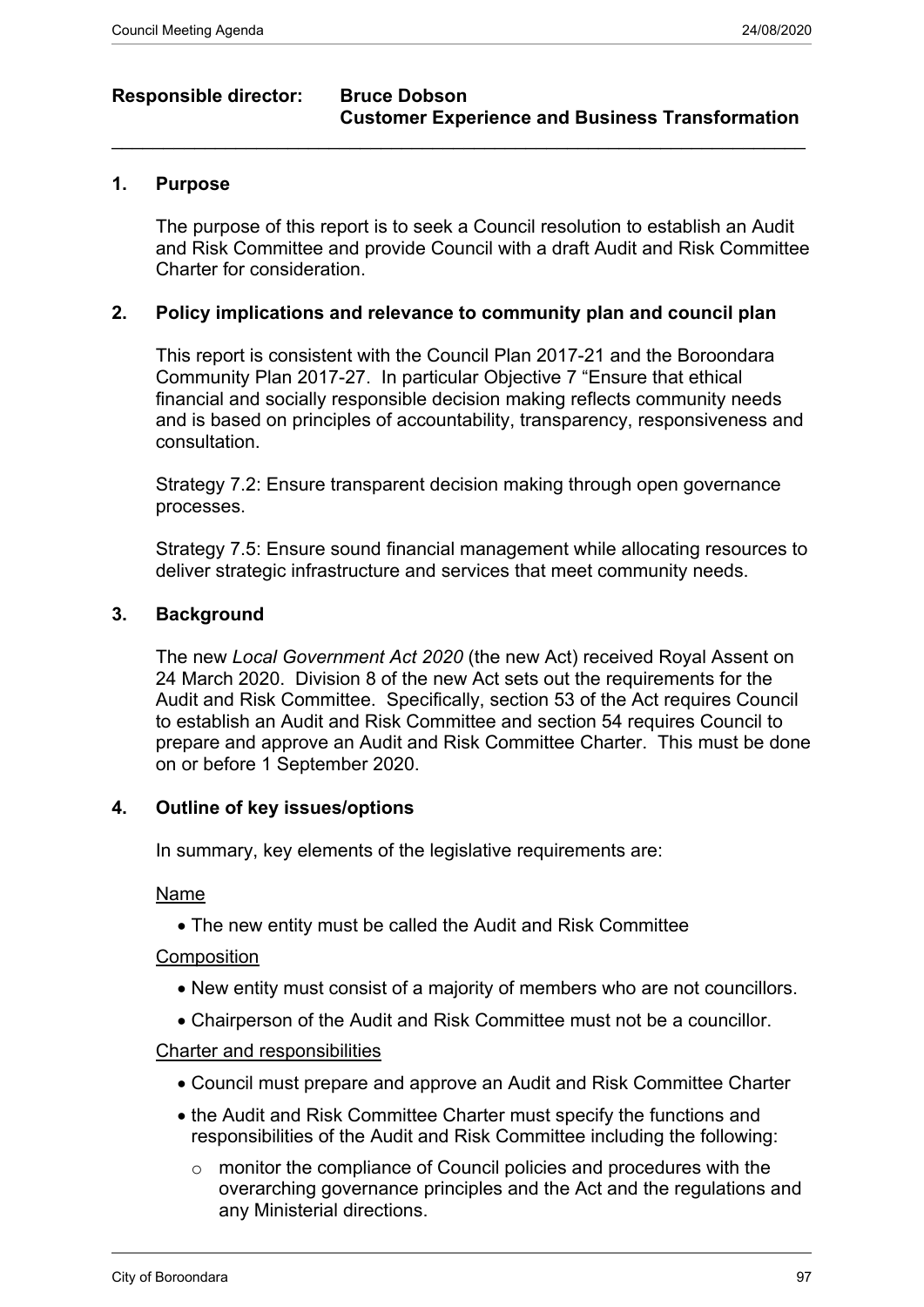- o monitor Council financial and performance reporting.
- o monitor and provide advice on risk management and fraud prevention systems and controls.
- o oversee internal and external audit functions.

#### Assessment and reporting

- the Audit and Risk Committee must undertake an annual assessment of its performance against the Charter and provide a copy to the Chief Executive Officer for tabling at the next Council meeting.
- the Audit and Risk Committee must prepare a biannual audit and risk report that describes the activities of the Audit and Risk Committee and includes its findings and recommendations and provide a copy to the Chief Executive Officer for tabling at the next Council meeting.

Following discussion at the May 2020 Audit and Risk Committee meeting, a working group comprising Cr Cynthia Watson, independent member Ms Claire Filson and the Director Customer Experience and Business Transformation was formed to review Council's existing Audit Committee Charter and consider changes required to achieve compliance with the new Act.

A draft Audit and Risk Committee Charter 2020 has been prepared (**Attachment 1**). Following discussion with the Committee Chair and working group, the draft Charter has been prepared using the existing Charter as a base and making modifications as required to reflect the requirements of the new Act.

Key changes recommended include:

- A re-wording and re-ordering of section 1.1 to clearly set out the Committee's responsibilities. The section commences by noting the Committee's role in relation to Council's internal control framework and addresses each of the specific requirements of the new Act, along with elements reflected in the existing Charter.
- Inclusion within the proposed Charter of an updated **Appendix A** 'Measures to assist identification of Audit and Risk Committee success in carrying out its defined role'. These measures are also reflected in the Audit and Risk Committee Annual Plan and will be used as a reference point to construct meeting agendas during each year.
- Amendments to reflect the new Act requirements in the relevant sections within the Charter. **Attachment 2** to this report contains a list of requirements in the new Act and demonstrates how the draft Charter addresses each of these.

The new Act requires the Committee comprise a majority of independent members, which reflects a departure from the existing Committee structure of three independent members and three councillors. Giving effect to the new Act, the draft Charter has been prepared based on the new Committee comprising three independent members and two councillors. This recommendation has been informed by the working group and has been discussed with the Audit Committee Chair.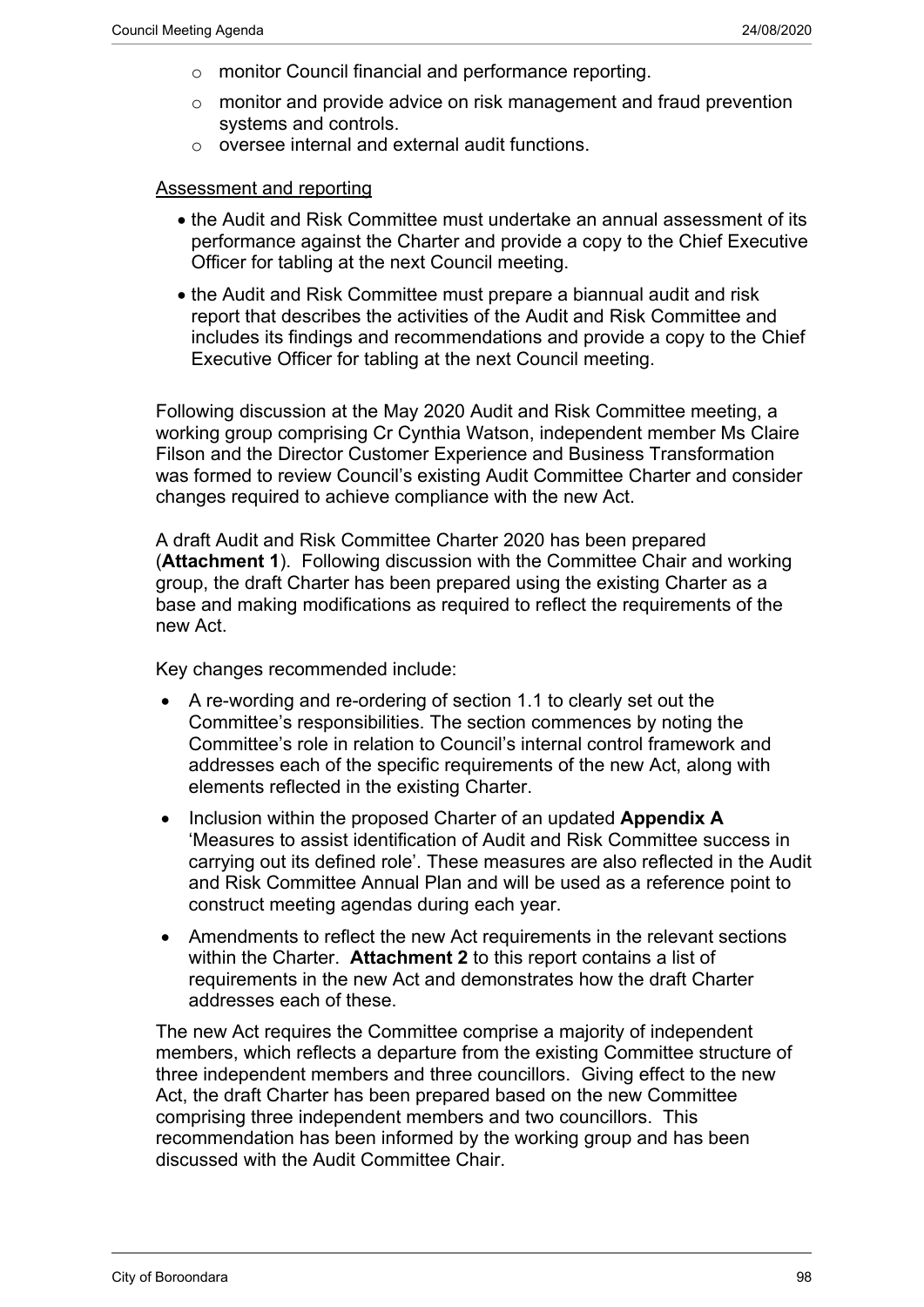Benchmarking, along with experience of the working group and Chair, has identified this structure of three independent and two councillor members already exists and works well in other Local Government Audit Committees, and a Committee of five members is considered an appropriate size for the role of the new Audit and Risk Committee.

In adopting the Charter, Council will need to agree the new Committee structure and appoint councillor members to the Committee.

In addition to changes relating to the new Act, two other key changes have been reflected in the draft Charter:

- An amendment to provide greater flexibility in the terms of appointment of independent members in order to stagger the expiry dates to ensure seamless continuity of the Committee's functions.
- The inclusion of an independent Committee member on the Tender Evaluation Panel when there is a contract to be awarded to appoint an internal auditor.

The attached draft Charter was reviewed by the Audit and Risk Committee during the meeting held 19 August 2020 and it was endorsed for final consideration by Council.

#### **5. Consultation/communication**

This report has been reviewed by representatives from the Executive Leadership Team (ELT).

#### **6. Financial and resource implications**

None arising from the recommendations contained in this report. The sitting fees payable to independent members are provided for within Council's operational budget.

#### **7. Governance issues**

Officers involved in the preparation of this report have no conflict of interest. The list of prescribed human rights contained in the Victorian Charter of Human Rights and Responsibilities has been reviewed in accordance with Council's Human Rights Compatibility Assessment Tool and it is considered that the proposed actions contained in this report present no breaches of, or infringements upon, those prescribed rights.

#### **8. Social and environmental issues**

There are no direct impacts arising from this report.

#### **9. Evaluation and review**

Nil.

| Director and           | Bruce Dobson, Director Customer Experience & |
|------------------------|----------------------------------------------|
| <b>Report officer:</b> | <b>Business Transformation</b>               |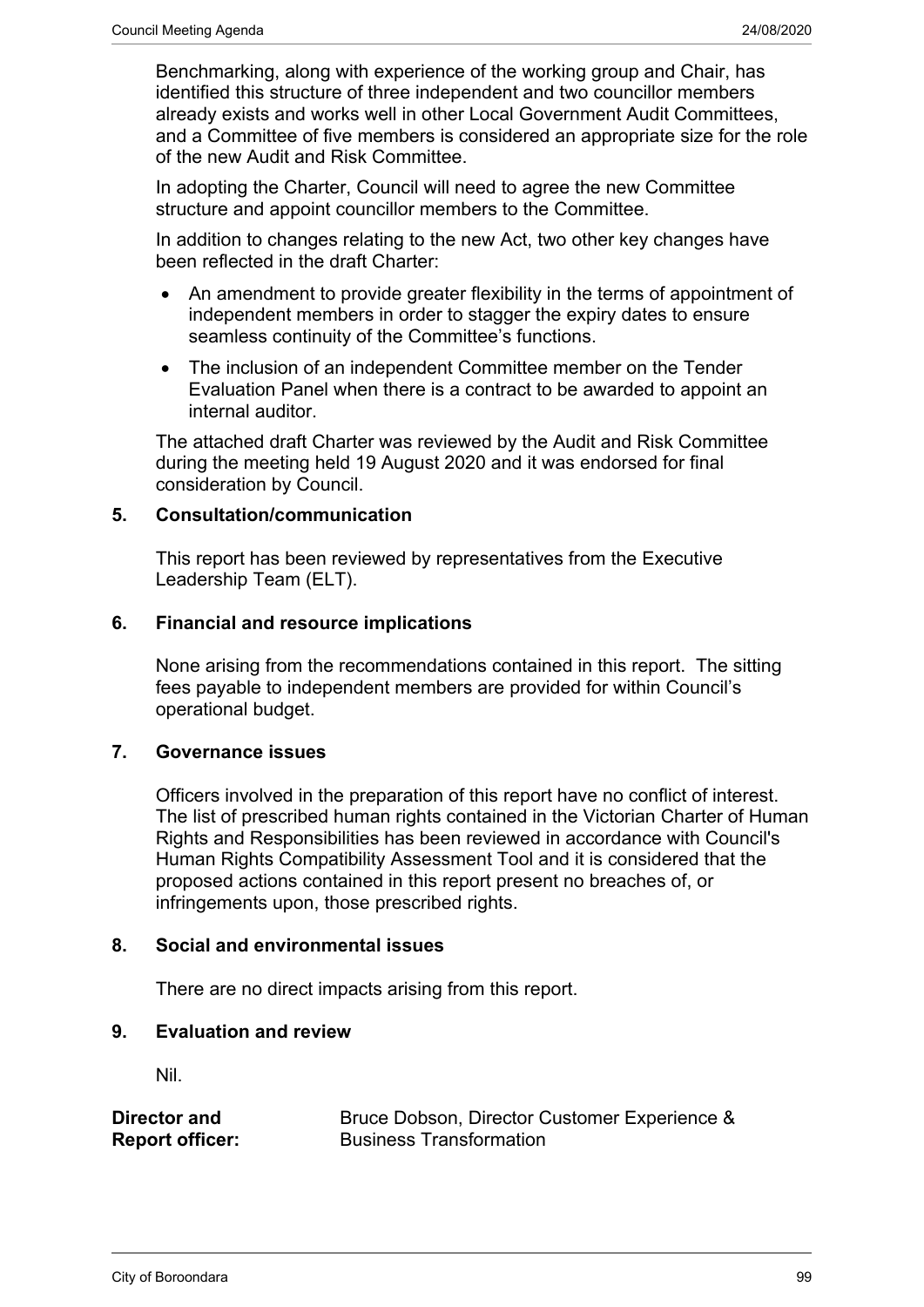

# **Audit and Risk Committee Charter - DRAFT**

2020

**Responsible Directorate:** Director Customer Experience and Business **Transformation Authorised By:** Council **Date of Adoption:** 24 August 2020 **Review Date:** August 2022 **Policy Type:** Administrative

Audit and Risk Committee Charter **Date of adoption 24 August 2020** 

 $\sim$  1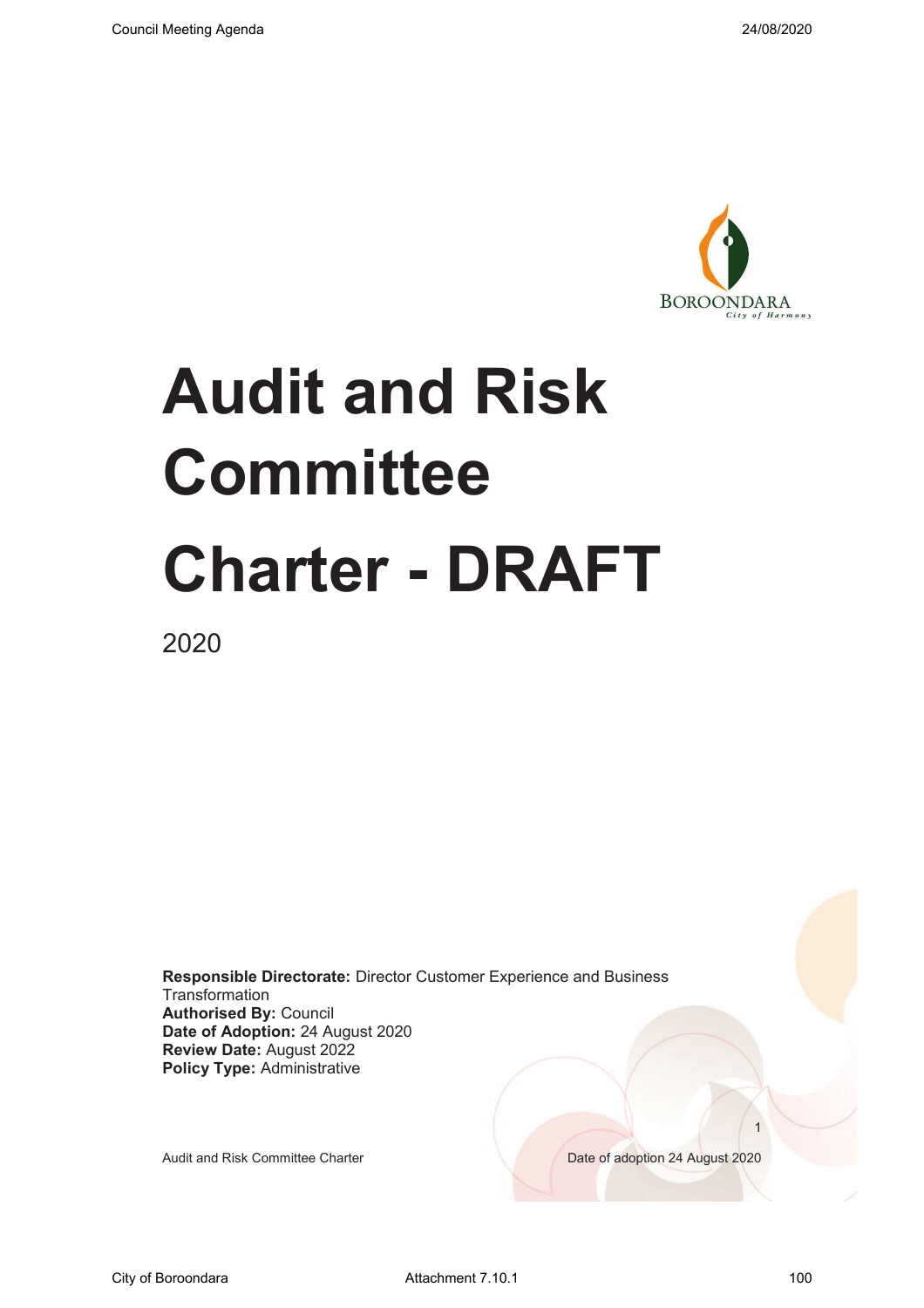#### Contents

| 1 |     |                                                                      |  |
|---|-----|----------------------------------------------------------------------|--|
|   | 11  |                                                                      |  |
|   | 1.2 |                                                                      |  |
| 2 |     |                                                                      |  |
| 3 |     |                                                                      |  |
| 4 |     |                                                                      |  |
| 5 |     |                                                                      |  |
| 6 |     |                                                                      |  |
|   | 6.1 |                                                                      |  |
|   | 6.2 |                                                                      |  |
| 7 |     |                                                                      |  |
|   | 7.1 | Membership and Attendance at Meetings (Selection and Appointment)  7 |  |
|   | 7.2 |                                                                      |  |
|   | 7.3 |                                                                      |  |
|   | 7.4 |                                                                      |  |
|   | 7.5 |                                                                      |  |
|   | 7.6 |                                                                      |  |
| 8 |     |                                                                      |  |
| 9 |     |                                                                      |  |

Audit and Risk Committee Charter

Date of adoption 24 August 2020

 $\overline{c}$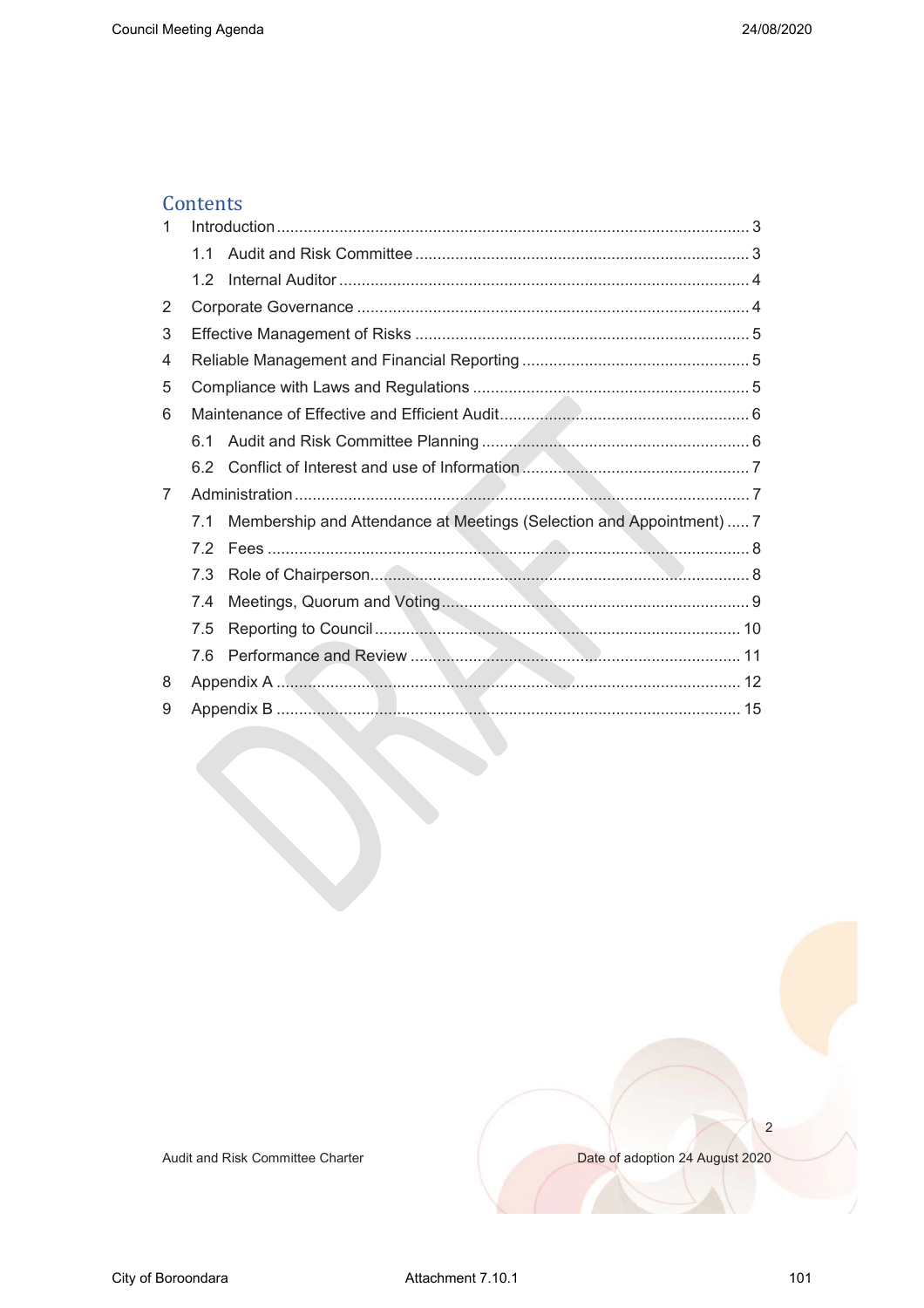#### **1 Introduction**

The Audit and Risk Committee is appointed by Council as an advisory Committee to oversee and monitor:

- Issues relevant to the integrity of Council's financial reporting framework
- Risk Management framework and polices, internal control frameworks, compliance and internal audit activity; as well as
- Meeting with the External and Internal Auditors and Management to foster an ethical and accountable environment.

#### **1.1 Audit and Risk Committee**

The Audit and Risk Committee's role is to:

- monitor and provide advice regarding the internal control framework including policies and procedures as they apply to:
	- o financial reporting and management
	- o Information and Communications Technology (ICT) governance and usage
- monitor compliance of Council's policies and procedures with the:
	- o overarching governance principles
	- o *Local Government Act 2020*
	- o Local Government Regulations 2020, and
	- o any Ministerial directions.
- monitor Council financial and performance reporting, including
	- o review of the application of appropriate accounting policies and procedures including management's judgements, estimates and disclosures
	- o Review of processes for the identification, nature, extent and reasonableness of related party transactions.
- monitor and provide advice on risk management and fraud prevention systems and controls, including
	- o measures to provide early warning of any issues affecting Council's financial well-being
	- o the level and effectiveness of business continuity and disaster recovery planning
	- o maintenance and fostering of an ethical environment

Audit and Risk Committee Charter Date of adoption 24 August 2020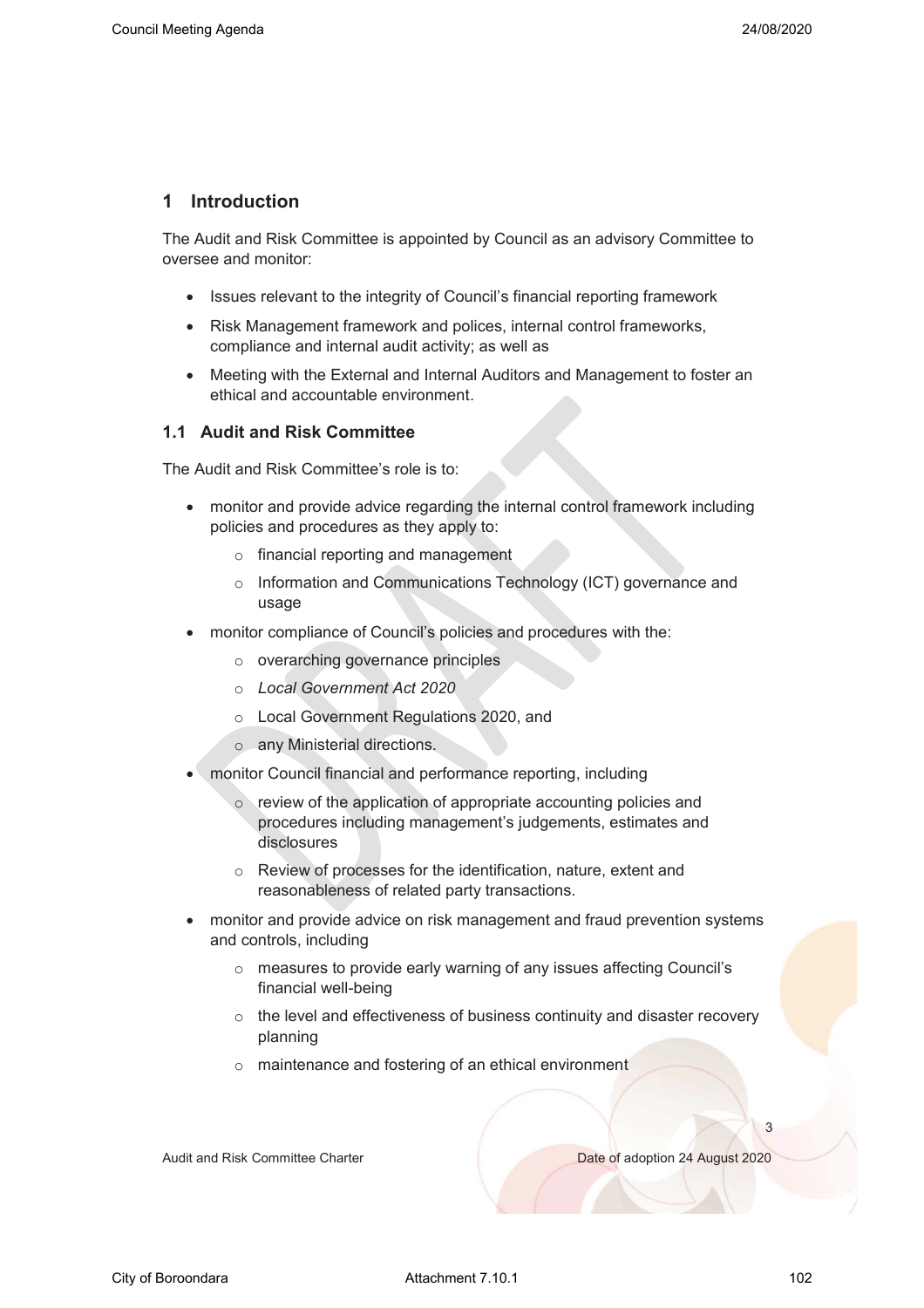- oversee internal and external audit functions
- monitor compliance with applicable laws and regulations

Measures indicative of the achievement of these aims are attached in **Appendix A**.

As an advisory committee established by Council, the Audit and Risk Committee does not exercise any executive powers, management functions or delegated financial responsibility. The Audit and Risk Committee may request additional information in order to fulfil its responsibilities and recommend to Council that independent legal or professional advice be obtained if and when it requires. The Audit and Risk Committee has the right to meet in camera.

#### **1.2 Internal Auditor**

The Internal Auditor is ultimately accountable to Council and has access to both the Chief Executive Officer and Audit and Risk Committee.

The Internal Auditor reports to the Audit and Risk Committee for functional purposes and to the Director Customer Experience and Business Transformation for administrative purposes in carrying out all Internal Audit and Risk activity.

Reporting lines are identified in the matrix contained in **Appendix B.**

The Audit and Risk Committee shall meet separately with the Internal Auditor at least annually to discuss any matters raised by the Audit and Risk Committee or the Internal Auditor.

At each Audit and Risk Committee meeting the meeting Agenda will provide the opportunity for the Internal Auditor to raise any issues or matters pertaining to its obligations as required.

The Internal Auditor will provide the Audit and Risk Committee with independent and objective assurance on internal corporate governance, risk management, internal controls and compliance to the extent identified in the conduct of the work program.

#### **2 Corporate Governance**

Council recognises the importance of good corporate governance and is committed to ensuring high standards are set and maintained. The Audit and Risk Committee plays a significant role in monitoring and promoting these high standards.

Recognising that audit programs and internal controls are but one element of good corporate governance, the Audit and Risk Committee will work with management and the Internal Auditor to develop a framework for monitoring the multi-dimensional elements of corporate governance.

The work conducted by regulatory bodies in this area, including the Victorian Local Government Inspectorate, the Victorian Auditor-General's Office, the Ombudsman and the Independent Broad–based Anti-corruption Commission will be closely monitored.

Audit and Risk Committee Charter Date of adoption 24 August 2020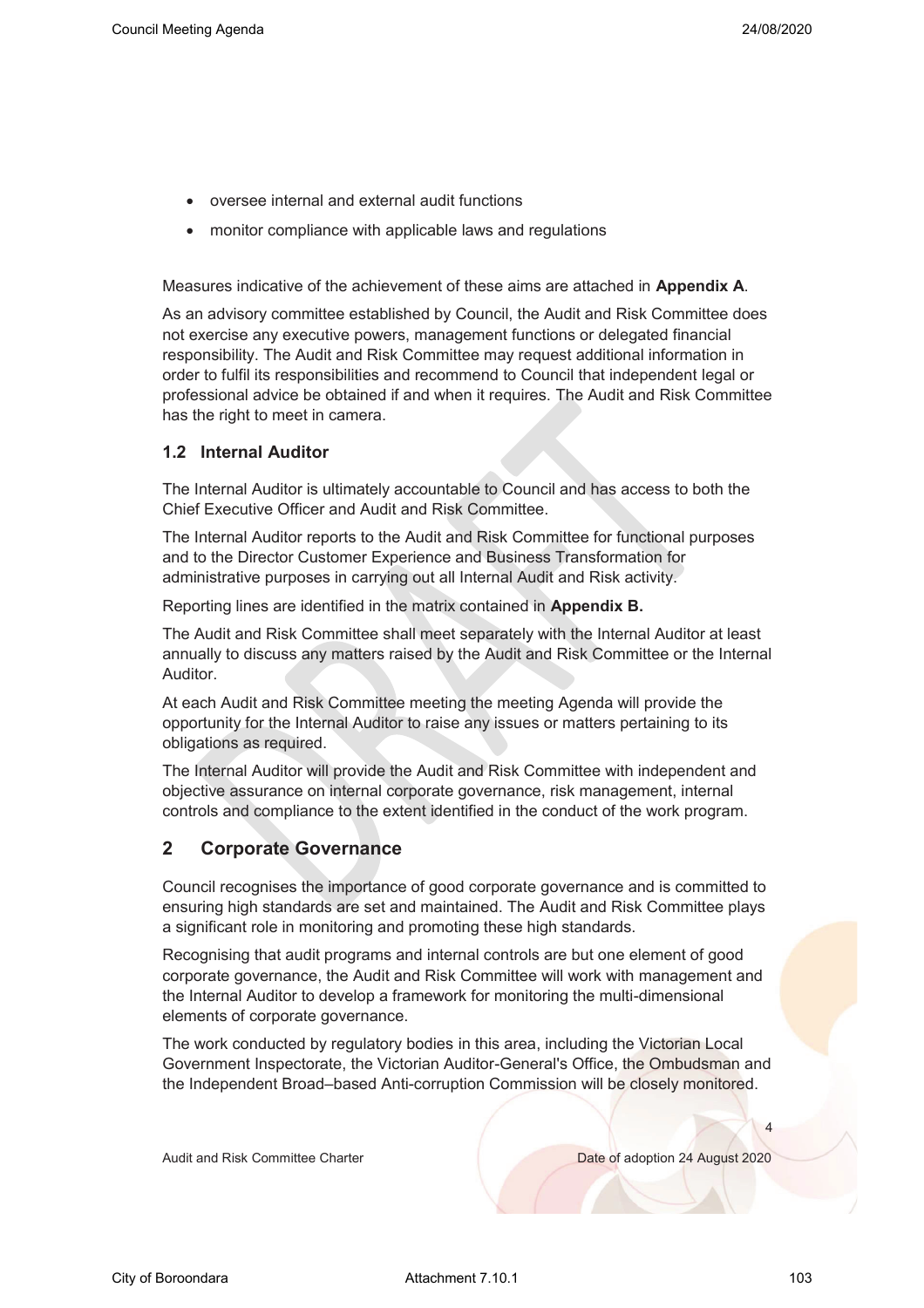The Chief Executive Officer is responsible to ensure relevant matters are promptly brought to the attention of the Audit and Risk Committee.

#### **3 Effective Management of Risks**

Council seeks assurance from the Audit and Risk Committee that plans, systems and processes are in place directed at managing Council's exposure to financial and other risks. The Audit and Risk Committee's responsibilities include:

- Receiving regular reports to gain assurance that effective systems are in place within Council to identify and manage Risk
- Ensuring the Risk Management Framework is effective and efficient to identify and mitigate risks and monitoring reports on identified material business risks and the Strategic Risk profile
- Ensuring that Internal Audit plans are linked to the material business risk
- Reviewing reports (including Internal Audit reports) on the effectiveness of internal control systems
- Receiving and considering audit findings, considering the Auditors' recommendations to address control deficiencies and ensuring Management provides timely responses and implementation of agreed recommendations to enhance internal controls
- Gaining assurance that appropriate insurance arrangements are in place.
- Receiving reports on actual or suspected frauds, thefts and material breaches of legislation
- Monitoring the fraud prevention and detection framework including any action taken with respect to actual and suspected instance of fraud
- Gaining assurance that effective Business Continuity Plans have been developed and that appropriate testing practices are in place
- Review of the Procurement Policy prior to its presentation to Council for formal adoption.

#### **4 Reliable Management and Financial Reporting**

The Audit and Risk Committee will seek assurance that Council's financial systems produce management and financial reports which have a high degree of integrity by reviewing the effectiveness of management information, including financial controls and reporting.

#### **5 Compliance with Laws and Regulations**

The Audit and Risk Committee will seek assurance that Council has measures in place to maintain and monitor compliance with relevant legislation and regulations governing its operating legal environment. The Audit and Risk Committee receives reports outlining:

Audit and Risk Committee Charter Date of adoption 24 August 2020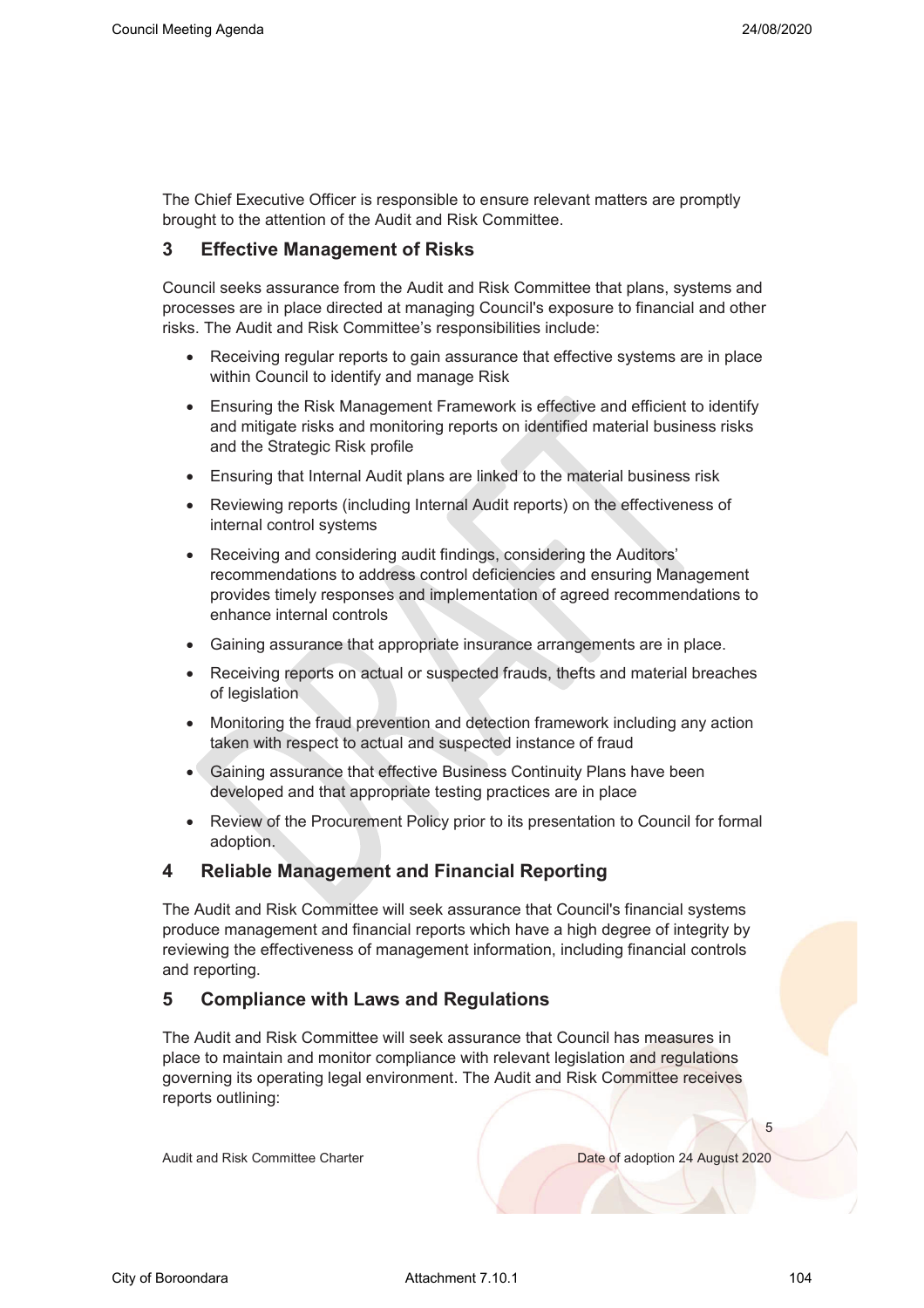- Developments and changes in rules, regulations and laws which generally relate to Council's business operations
- Measures to ensure Council's compliance with legislation
- Assurance that Council has measures in place to maintain and monitor compliance with relevant legislation and regulations governing its operating legal environment, and
- Advice on Council's corporate governance arrangements, including measures for monitoring and compliance with legislation and regulation

#### **6 Maintenance of Effective and Efficient Audit**

The Audit and Risk Committee will oversee audit services, ensuring that Council's internal and external audit functions are carried out in an effective and efficient manner by;

- reviewing the performance of Internal Audit and the effectiveness of the Annual External Audit
- ensuring emphasis is placed on areas where Council or its Auditors believe special attention is warranted, and
- ensuring that the internal audit plans are linked to the Strategic Risk Profile
- reviewing draft internal audit scope documents and providing feedback to the Internal Auditor and management.

Where there is a contract to be awarded to appoint an Internal Auditor, the Audit and Risk Committee has a role in considering that appointment by receiving the recommendation of the Tender Evaluation Panel for recommendation to Council. An independent member of the Audit and Risk Committee will also be part of the Tender Evaluation Panel.

Where termination of the contracted Internal Auditor is contemplated, the Chief Executive Officer will provide a report to the Audit and Risk Committee recommending the termination of the Internal Auditor for endorsement by the Audit and Risk Committee and recommendation to Council.

In the event that the Internal Auditor is a staff member employed by Council the Audit and Risk Committee will be advised of any impending change to these arrangements.

#### **6.1 Audit and Risk Committee Planning**

The Audit and Risk Committee will:

• Review and adopt an annual work program for Council consideration and approval detailing the nature and timing of reports to be presented to the Audit and Risk Committee and subsequently to Council, reflecting the priorities and functions of the Audit and Risk Committee.

Audit and Risk Committee Charter Date of adoption 24 August 2020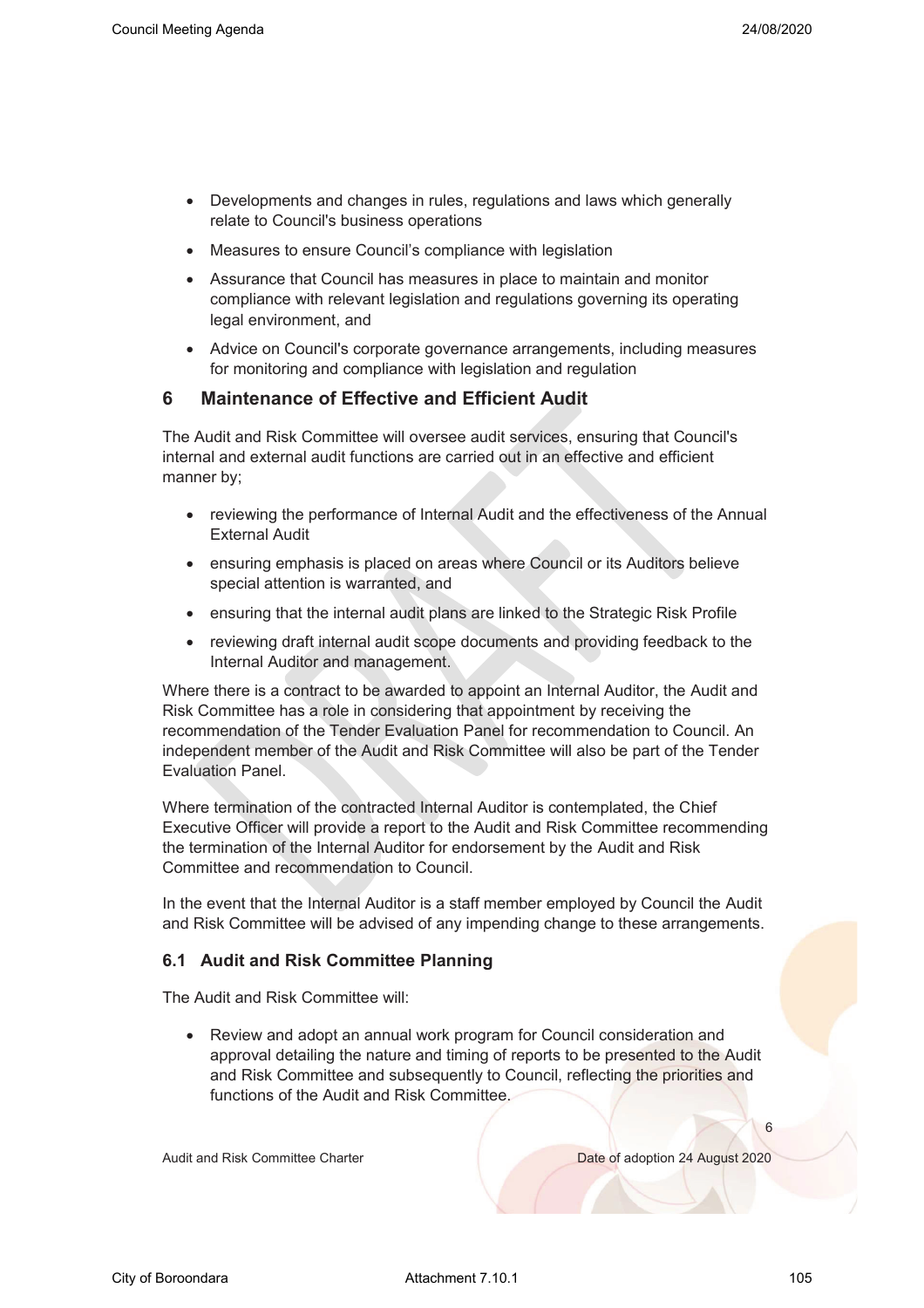- Annually recommend to Council the approval of the Internal Audit Program rolling three year plan. The audit reports will include, where applicable, management responses, accountabilities and timelines for corrective actions.
- Ensure the Internal Auditor has regard to compliance and ethics risks in the development of the internal audit work plan and in the conduct of internal audit projects and report those issues to the Audit and Risk Committee.

#### **6.2 Conflict of Interest and use of Information**

The Audit and Risk Committee members will have access to information about the day to day operations of Council including information that may be commercial in confidence. All reports tabled at the Audit and Risk Committee meetings shall be considered as confidential reports. The requirements in Section 125 of the *Local Government Act 2020* regarding confidential information apply to Audit and Risk Committee members.

Members of the Audit and Risk Committee must be fully aware of their responsibilities with regard to the management of their interests in relation to the discharge of their duties as members of the Audit and Risk Committee, in particular, with regard to the use or misuse of confidential information and the disclosure of conflicts of interest. The requirements in Division 2 of Part 6 of the *Local Government Act 2020* regarding conflicts of interest apply to Audit and Risk Committee members.

The requirements in Section 123 of the *Local Government Act 2020* regarding misuse of position apply to Audit and Risk Committee members.

#### **7 Administration**

#### **7.1 Membership and Attendance at Meetings (Selection and Appointment)**

The Audit and Risk Committee will :

- (a) include members who are Councillors of the Council; and
- (b) consist of a majority of members who are not Councillors of the Council (independent members) and who collectively have:
	- (i) expertise in financial management and risk; and
	- (ii) experience in public sector management; and
- (c) not include any person who is a member of Council staff.

The Audit and Risk Committee is to comprise three independent members and two Councillors [note: subject to Council decision], and be chaired by an independent member.

Audit and Risk Committee Charter Date of adoption 24 August 2020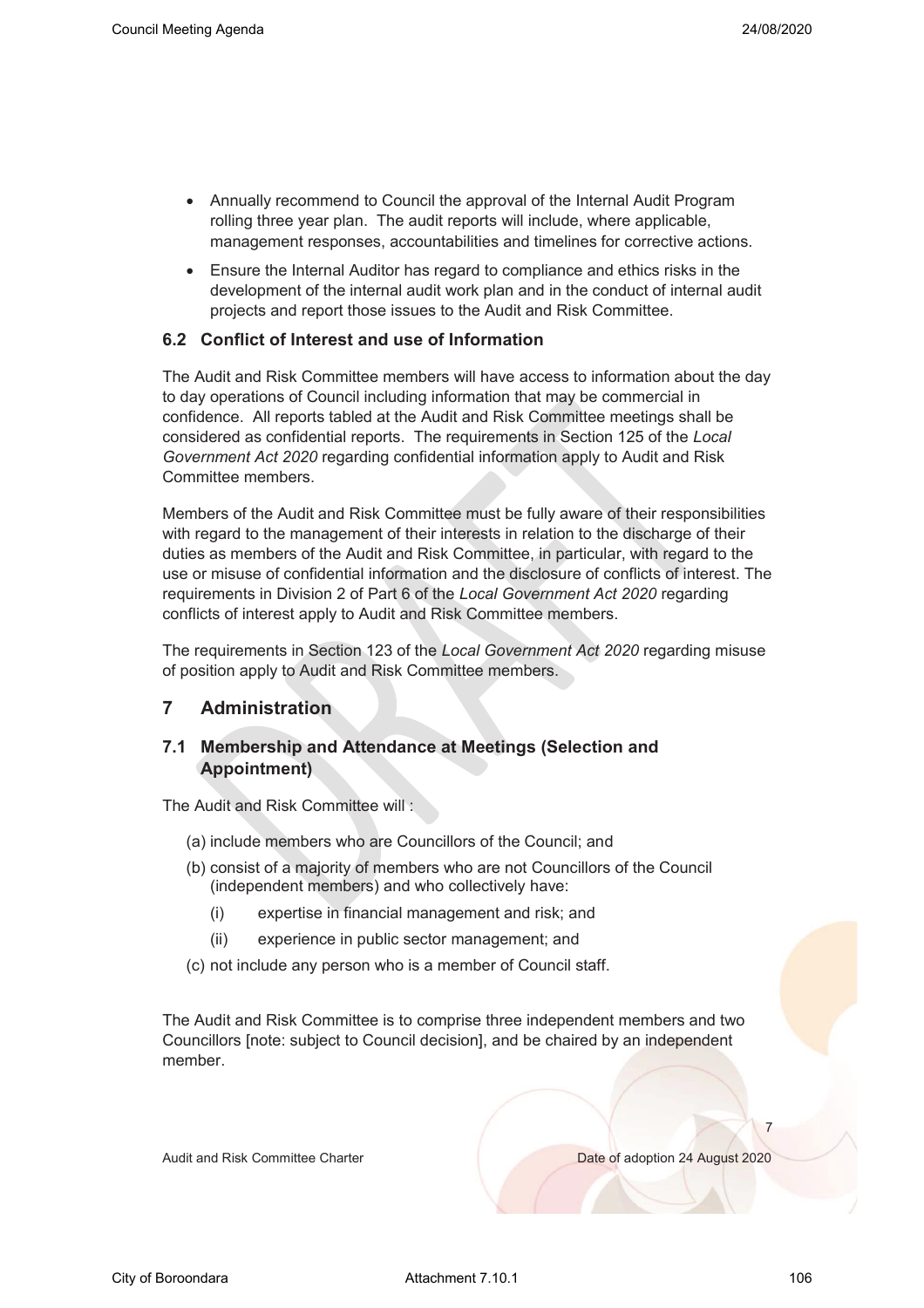Councillor members are appointed by Council annually at the time Council considers the formal Councillor Assignments. Council, in its absolute discretion, may appoint a Councillor member to a two year term.

Independent members shall be appointed for a term of three years or as otherwise determined by Council. At the conclusion of their initial term, existing members will be eligible to apply to be reappointed at the discretion of Council for a further term. A maximum of six years may be served by an independent member. Council will consider the terms of existing independent members when appointing an independent member to stagger the expiry terms of independent members to ensure seamless continuity of the Committee's function.

Independent members will be recruited via public advertising and appointed by Council on the recommendation of a selection panel comprised of the Chief Executive Officer, Mayor or delegate, Director Customer Experience and Business Transformation and a Councillor member of the Audit and Risk Committee.

The Chairperson is appointed by Council (or its delegate(s)) for a two year term from the independent members of the Audit and Risk Committee on the basis that any independent member (including the incumbent Chair) may nominate for the role. In the absence of the appointed Chairperson, the meeting will appoint an acting Chairperson from the independent members present. In the event that the chair is vacated before the Chairperson's term has expired, Council will appoint an acting Chairperson until a replacement has been selected. Where an independent member resigns mid-term, a new independent member will be recruited as soon as is practicable. This new appointee shall be appointed for a two year term or as otherwise determined by Council.

Should the resignation or retirement of more than one independent member coincide then the Council may extend the remaining independent member's term by one year to ensure continuity.

#### **7.2 Fees**

Council will pay a fee to independent members of the Audit and Risk Committee as set by Council from time to time. The fee will be indexed each year to the relevant, most recently released movements in the Consumer Price Index (CPI All Groups Melbourne) and adjusted annually on 1 July. The fee amount may be rounded up so as to be divisible by the number of meetings held each year. Payment will be made on receipt of an invoice from independent members after each Audit and Risk Committee meeting.

#### **7.3 Role of Chairperson**

The role of the Audit and Risk Committee Chairperson includes, but is not limited to:

Audit and Risk Committee Charter Date of adoption 24 August 2020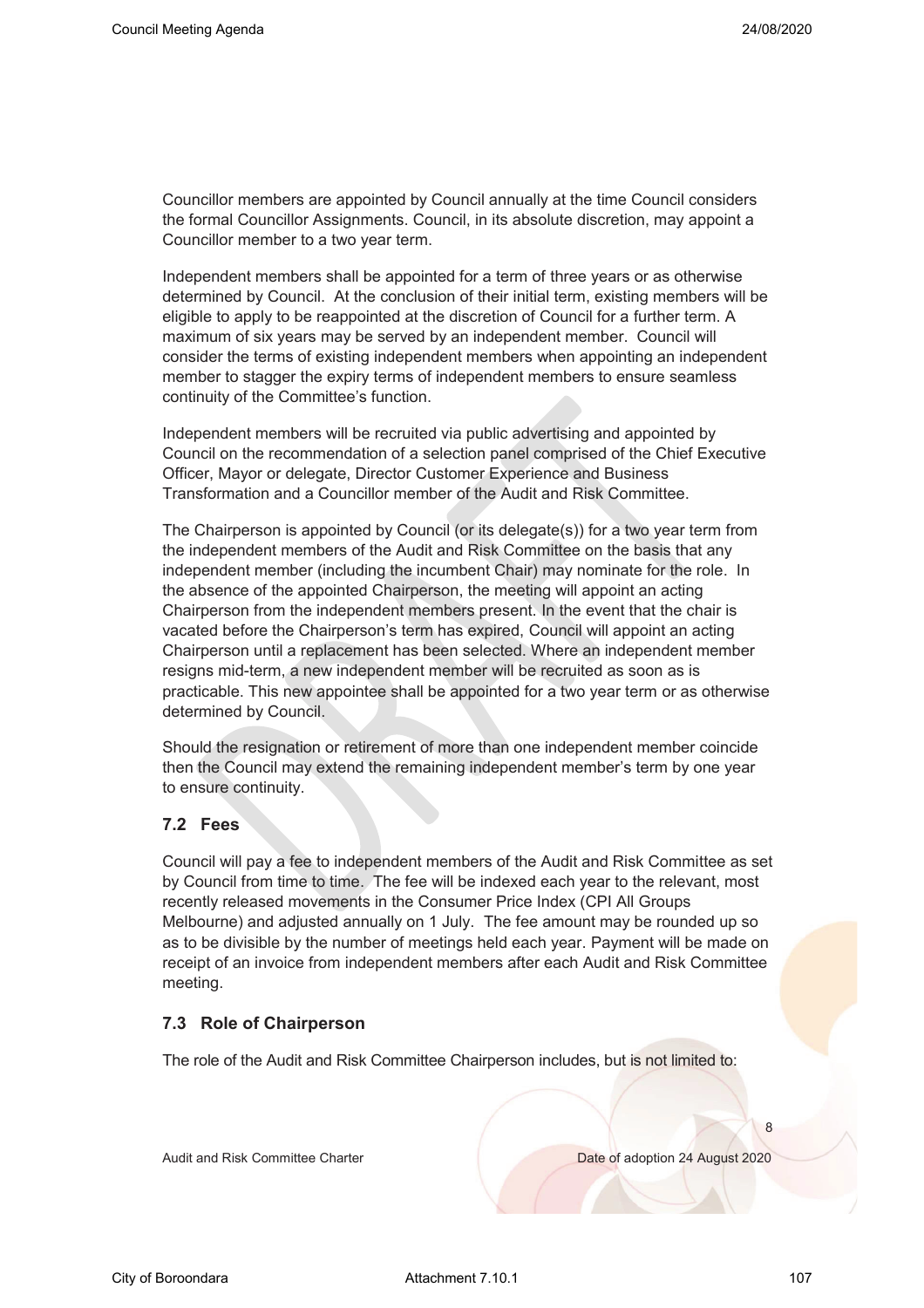- Meet with Management before and after each Audit and Risk Committee meeting to assist with ensuring agendas and meetings are prepared and conducted effectively covering all required matters.
- Discuss with Management any proposed changes to Audit and Risk Committee member's roles and responsibilities before any reports proposing such changes are prepared for Audit and Risk Committee consideration.
- Chairing meetings of the Audit and Risk Committee in accordance with the formal meeting agenda distributed by Council's Governance Team.
- Providing Committee members an opportunity at the commencement of meetings to nominate additional items for the Agenda at that meeting or subsequent meetings.
- Conduct meetings in a manner that promotes participation, communication, involvement, consensus, mutual respect and listening.
- Providing time during Audit and Risk Committee Meetings for any Committee member to raise any issue they believe relevant.
- Review minutes of Audit and Risk Committee meetings prior to their distribution to Committee members to ensure they accurately reflect agreed meeting outcomes.

The Chairperson has no executive authority on behalf of Council but can be consulted as required, as a sounding board by the Chief Executive Officer or Director Customer Experience and Business Transformation on matters set out in paragraph 1.1.

#### **7.4 Meetings, Quorum and Voting**

- The Audit and Risk Committee is to meet as needed on the basis of scheduled dates, however, it is expected it would meet at least four times per annum
- Audit and Risk Committee meetings are to be structured with the use of an agenda and supporting papers
- A quorum for meetings of the Committee will be three members with a minimum of one Councillor member and one independent member.
- All Audit and Risk Committee meetings, agenda papers and discussions are to be treated as confidential.
- The Chief Executive Officer will ensure the preparation and maintenance of agendas, minutes and reports of the Audit and Risk Committee.
- Audit and Risk Committee agendas and supporting papers should be well documented and circulated two weekends prior to the next meeting to allow members time to review the information before the meeting.
- Draft minutes are to be provided to the Chairperson as soon as practicable after the meeting for clearance and then to the Audit and Risk Committee members.

Audit and Risk Committee Charter **Date of adoption 24 August 2020** 

 $\overline{Q}$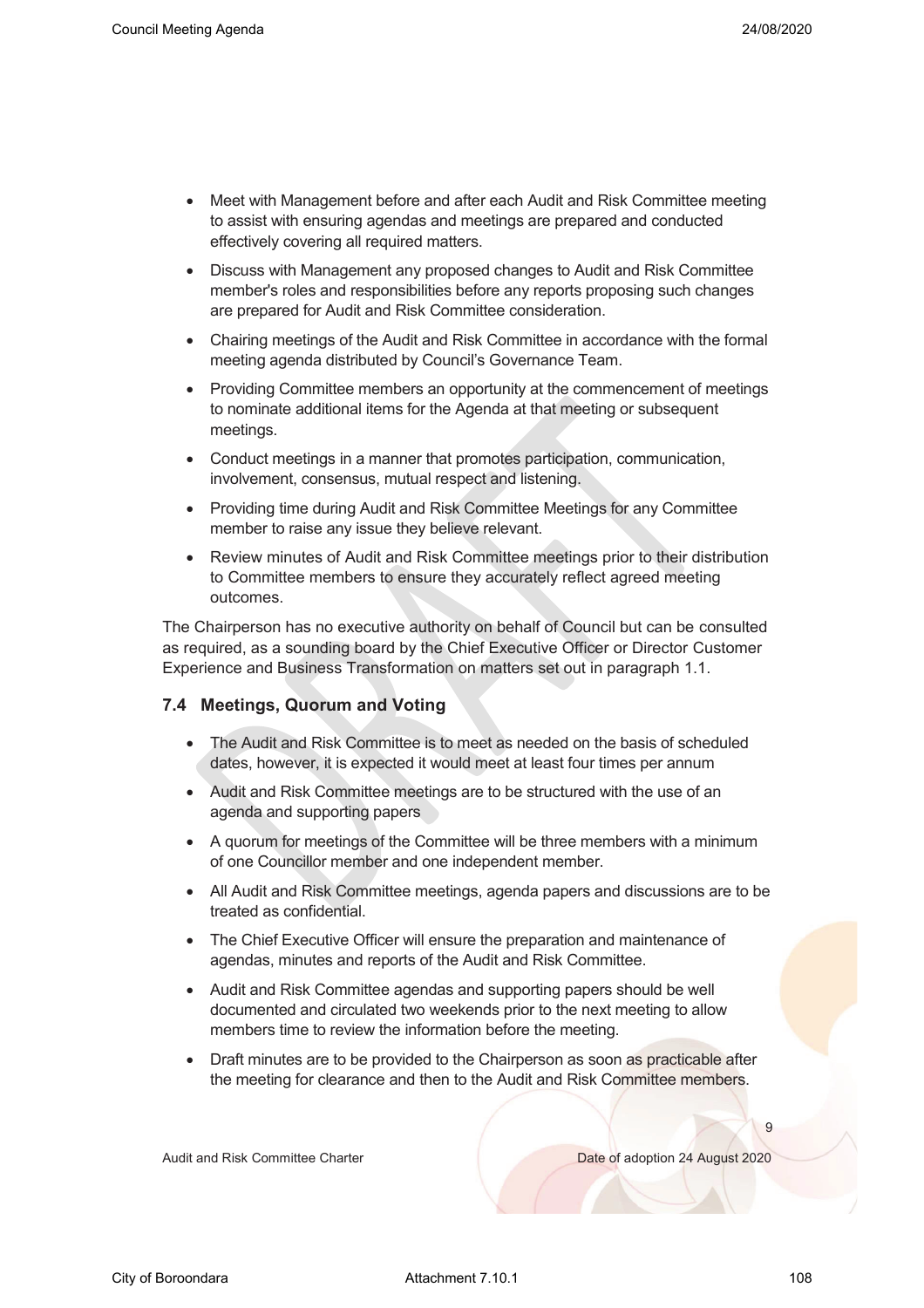- Following adoption by the Committee, the minutes will be signed by the Chairperson.
- Voting and the resolution of motions before the Audit and Risk Committee are to be conducted according to the Governance Rules.
- The Chief Executive Officer is expected to attend all meetings, and internal auditors will be invited to attend all meetings except in situations where the Chairperson deems such attendance inappropriate. External Auditors may also be invited to attend any Audit and Risk Committee meeting at the discretion of the Chairperson.
- The Chairperson will convene a special meeting of the Audit and Risk Committee at the request of the Council.
- The Chairperson and the CEO may convene a special meeting of the Audit and Risk Committee or at the request of an Audit and Risk Committee member, the Internal Auditor or External Auditor.

#### **7.5 Reporting to Council**

- The Audit and Risk Committee will prepare a biannual audit and risk report that describes the activities of the Audit and Risk Committee and includes its findings and recommendations, and provide a copy of the biannual report to the Chief Executive Officer for tabling at the next Council meeting.
- The Chairperson may request to brief Council on a significant issue on the recommendation of the Audit and Risk Committee and otherwise as requested by Council.
- Copies of all Audit and Risk Committee, agendas, minutes, formal resolutions are to be provided to Council and confirmation of this will be provided back to the next Audit and Risk Committee meeting. Copies of all reports tabled at Audit and Risk Committee meetings can be accessed at any time by Councillors via the Electronic Business Papers system.
- The Audit and Risk Committee will report to Council at the next practical Council meeting following each Audit and Risk Committee meeting.
- This report will identify the subject matters considered by the Committee and outline the actions of the Committee.
- The report shall also identify any matters requiring a resolution of Council.
- Each report to Council will report on progress of the Committee against the adopted Annual Plan.
- At the end of each financial year, the Chairperson of the Audit and Risk Committee will formally report on the operations of the Audit and Risk Committee to the Council meeting that considers Council's Annual Report. The report will include commentary on agendas, meeting outcomes, and Internal Audit's

Audit and Risk Committee Charter Date of adoption 24 August 2020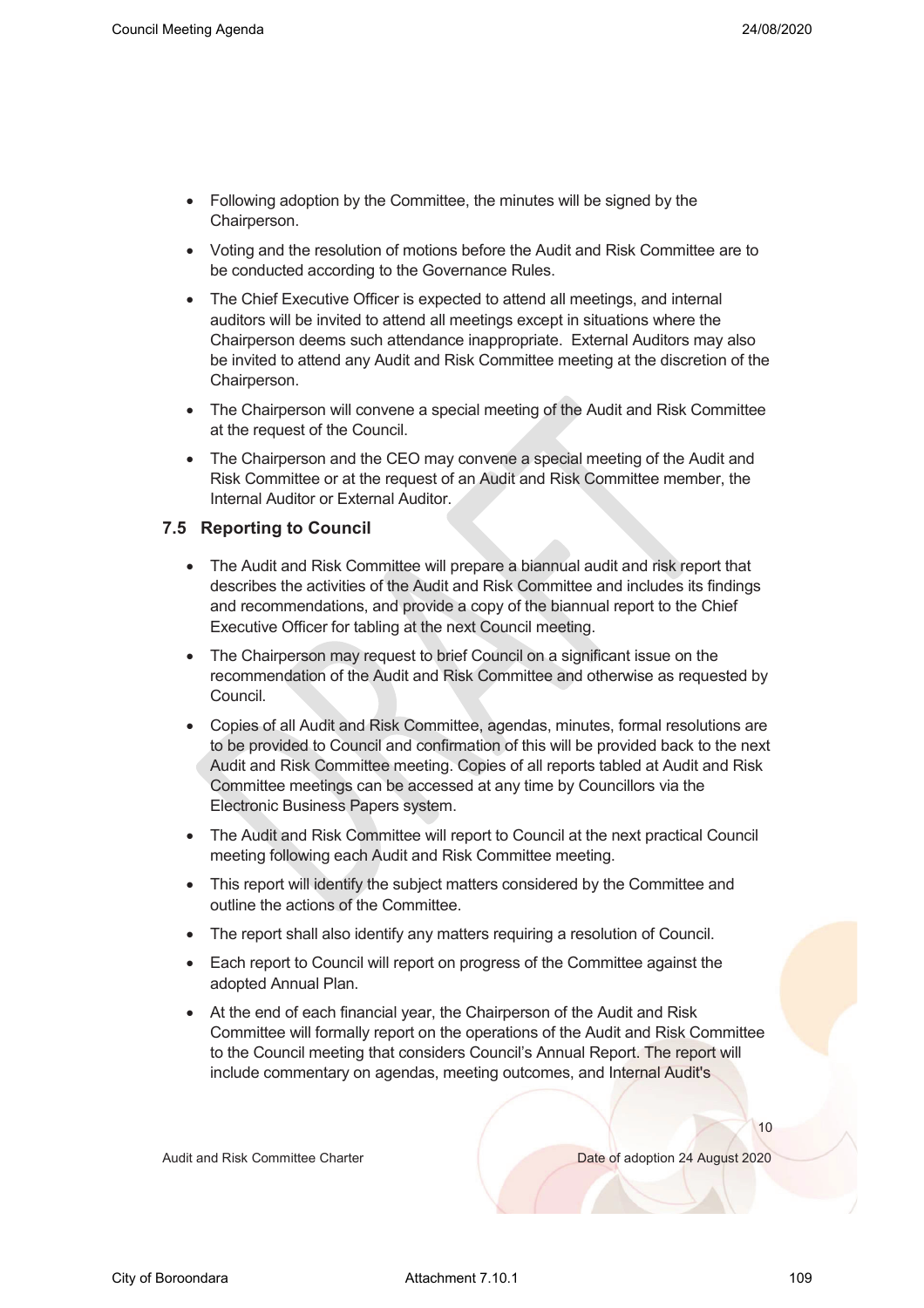comment on the operation and performance of the Audit and Risk Committee for the prior year.

#### **7.6 Performance and Review**

- The Audit and Risk Committee will undertake a self-assessment annually of its performance against the Audit and Risk Committee Charter, and provide a copy of the annual assessment to the Chief Executive Officer for tabling at the next Council meeting.
- The Audit and Risk Committee will review the Audit and Risk Committee Charter annually and may make recommendations to the Council regarding the Charter. Any changes to the Charter must be approved by the Council.

Audit and Risk Committee Charter Date of adoption 24 August 2020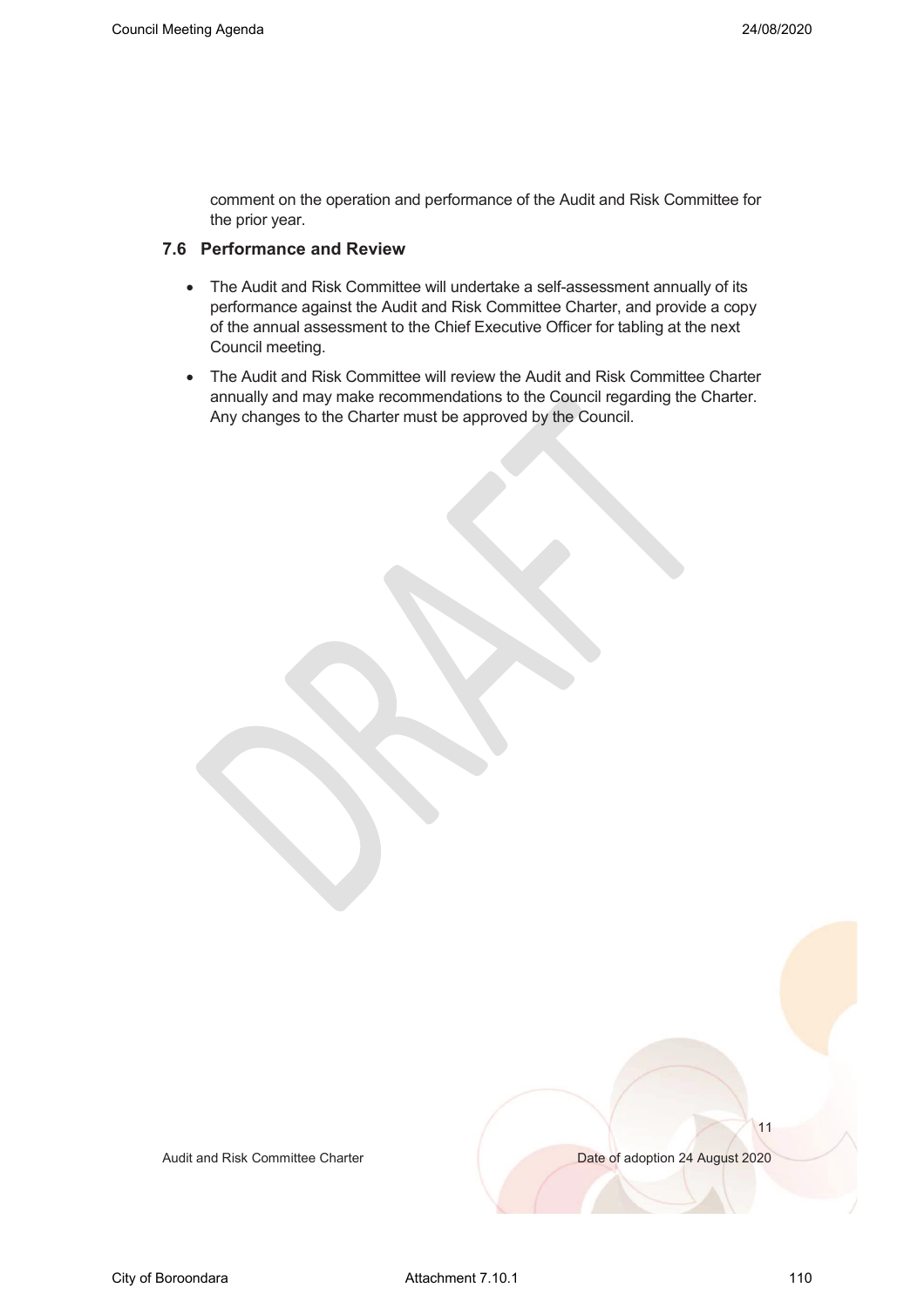#### **8 Appendix A**

#### *Measures to assist identification of Audit and Risk Committee success in carrying out its defined role.*

| <b>Role</b>                                                                                                                                                                                                                                                                         | <b>Measures</b>                                                                                                                                                                                                                                                                                                                                                                                                                                                                                                                                                                                                |
|-------------------------------------------------------------------------------------------------------------------------------------------------------------------------------------------------------------------------------------------------------------------------------------|----------------------------------------------------------------------------------------------------------------------------------------------------------------------------------------------------------------------------------------------------------------------------------------------------------------------------------------------------------------------------------------------------------------------------------------------------------------------------------------------------------------------------------------------------------------------------------------------------------------|
| 1. Monitor and provide advice regarding<br>the internal control framework<br>including policies and procedures as<br>they apply to:<br>financial reporting and<br>$\circ$<br>management<br>Information and<br>$\circ$<br>Communications<br>Technology (ICT)<br>governance and usage | In addition to the distribution and review<br>of Quarterly Performance Reports (refer<br>below), and the receipt of Internal Audit<br>reports, the Audit and Risk Committee<br>annually reviews all Accounting policies<br>and financial statement disclosures in<br>advance of the preparation of the Annual<br><b>Financial Statements.</b><br>The Audit and Risk Committee Annual<br>Plan contains standing reports on IT<br>security, external penetration testing,<br>governance of the Boroondara Customer<br>First program and outcomes of disaster<br>recovery testing.                                |
| 2. Monitor compliance of Council's<br>policies and procedures with the:<br>a. overarching governance<br>principles<br>b. Local Government Act 2020<br>c. Local Government<br>Regulations 2020, and<br>d. any Ministerial directions.                                                | The Audit and Risk Annual Plan includes<br>the annual Legal and Ethical Certification<br>report.<br>Each meeting agenda provides the Chief<br>Executive Officer the opportunity to bring<br>to the Committee's attention any<br>breaches of legislation.<br>An annual update is provided to the<br>Committee on the outcomes of the Chief<br>Executive Officer's review of the Gifts<br>and Hospitality Register.<br>Each meeting agenda contains an<br>opportunity for the Committee to<br>consider reports by VAGO, IBAC and<br>other regulatory and integrity bodies<br>within the local government sector. |
| 3. Monitor Council financial and<br>performance reporting, including<br>a. review of the application of<br>appropriate accounting                                                                                                                                                   | The Audit and Risk Committee members<br>shall receive copies of all Quarterly<br>Performance Reports. An Internal Audit<br>review shall be commissioned<br>periodically to report on the basis of                                                                                                                                                                                                                                                                                                                                                                                                              |

Audit and Risk Committee Charter **Date of adoption 24 August 2020**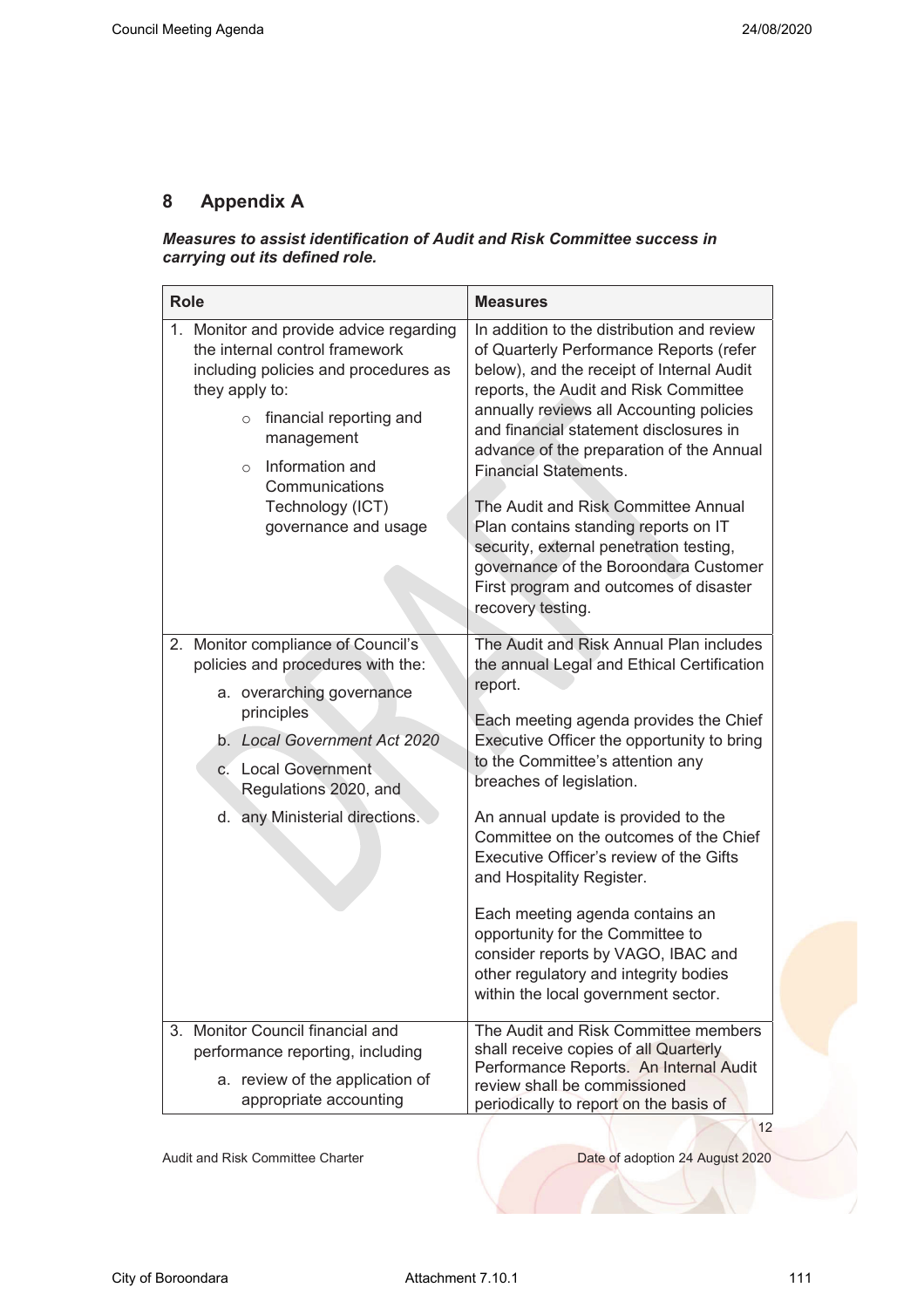| <b>Role</b>                                                                                                 |  |                                                                                                                                                                                                    | <b>Measures</b>                                                                                                                                                                                                                                                                                                          |
|-------------------------------------------------------------------------------------------------------------|--|----------------------------------------------------------------------------------------------------------------------------------------------------------------------------------------------------|--------------------------------------------------------------------------------------------------------------------------------------------------------------------------------------------------------------------------------------------------------------------------------------------------------------------------|
|                                                                                                             |  | policies and procedures<br>including management's<br>judgements, estimates and<br>disclosures<br>b. Review of processes for the<br>identification, nature, extent<br>and reasonableness of related | production of the QPR and the reliability<br>of the financial information contained<br>therein.<br>Application of accounting policies will be<br>subject to annual verification and sign off<br>by the Auditor-General during audit of<br><b>Annual Financial Statements.</b>                                            |
|                                                                                                             |  | party transactions.                                                                                                                                                                                |                                                                                                                                                                                                                                                                                                                          |
| 4. Monitor and provide advice on risk<br>management and fraud prevention<br>systems and controls, including |  |                                                                                                                                                                                                    | Internal Audit programs shall be<br>developed to address major risks<br>identified within Council's Strategic Risk<br>Register.                                                                                                                                                                                          |
|                                                                                                             |  | a. measures to provide early<br>warning of any issues affecting<br>Council's financial well-being                                                                                                  | Regarding financial well-being, the Audit<br>and Risk Committee shall receive copies<br>of the Quarterly Performance Report                                                                                                                                                                                              |
|                                                                                                             |  | b. the level and effectiveness of<br>business continuity and<br>disaster recovery planning                                                                                                         | (QPR) and will have the opportunity to<br>ask questions of Officers at Audit and<br>Risk Committee meetings regarding the<br>contents of the QPR.                                                                                                                                                                        |
|                                                                                                             |  | c. maintenance and fostering of<br>an ethical environment                                                                                                                                          | The Audit and Risk Committee shall, as<br>part of its Annual Plan, receive reports<br>documenting the progress of Council's<br><b>Business Continuity and Disaster</b><br>Recovery Planning. At appropriate<br>stages of the implementation of resultant<br>strategies, Internal Audit reviews shall be<br>commissioned. |
|                                                                                                             |  |                                                                                                                                                                                                    | The Audit and Risk Committee will<br>provide assistance and guidance to<br>support management's maintenance and<br>fostering of an ethical operating<br>environment                                                                                                                                                      |
|                                                                                                             |  | 5. Oversee internal and external audit<br>functions                                                                                                                                                | The Audit and Risk Committee shall<br>approve the Annual Internal Audit<br>Program ensuring it is satisfied with the<br>coverage of the proposed reviews and<br>that they can be conducted within budget<br>constraints.                                                                                                 |
|                                                                                                             |  |                                                                                                                                                                                                    | The Audit and Risk Committee receives<br>all Internal Audit reports and<br>representatives from Internal Audit shall<br>attend all meetings.                                                                                                                                                                             |
|                                                                                                             |  |                                                                                                                                                                                                    | 13                                                                                                                                                                                                                                                                                                                       |

Audit and Risk Committee Charter National Charter Date of adoption 24 August 2020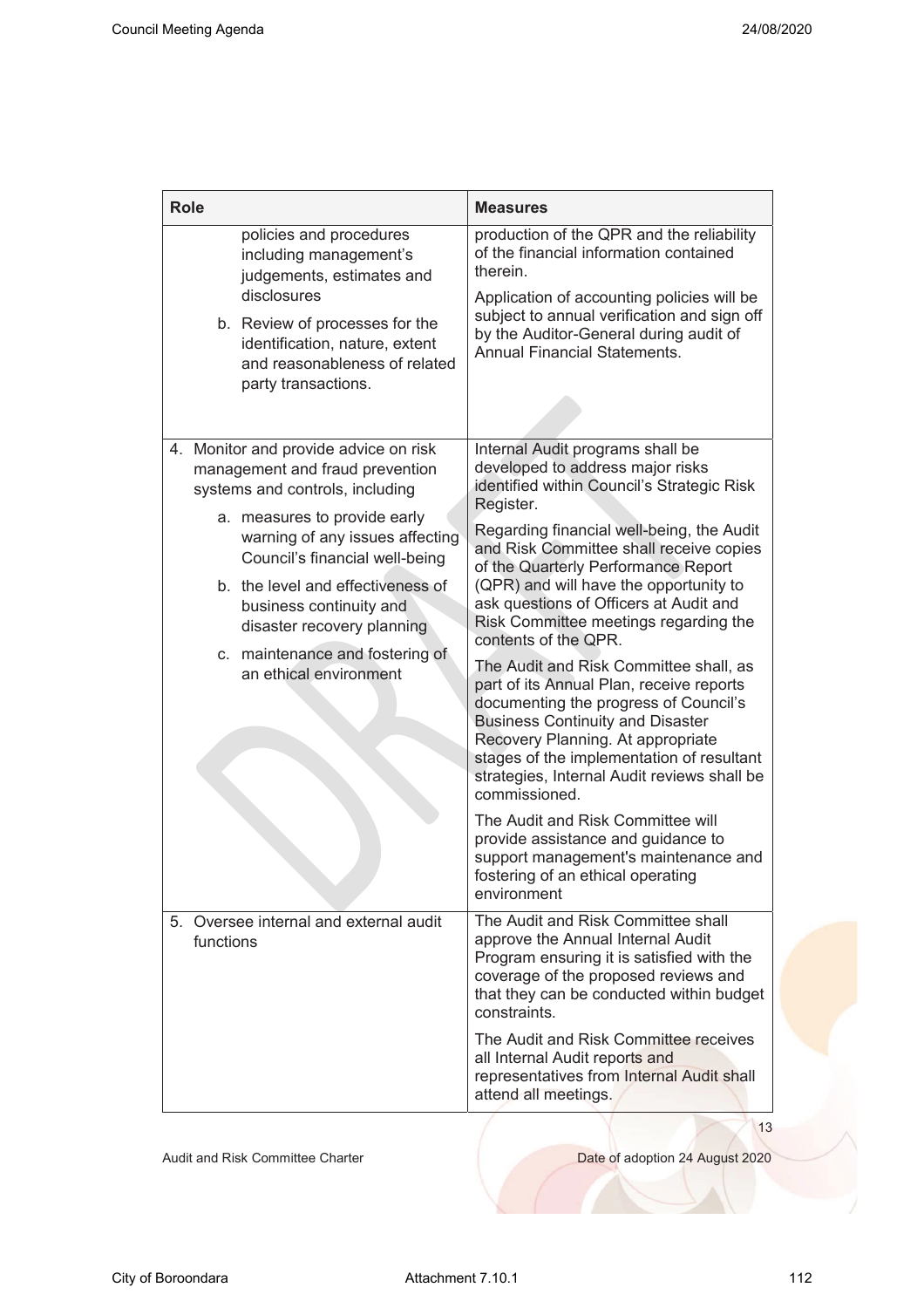| Role                                                          | <b>Measures</b>                                                                                                                                                                                                                                                                                                                                    |
|---------------------------------------------------------------|----------------------------------------------------------------------------------------------------------------------------------------------------------------------------------------------------------------------------------------------------------------------------------------------------------------------------------------------------|
|                                                               | The External Auditor shall present the<br>Audit and Risk Committee with an<br>annual work program at the May meeting<br>each year. Representatives from the<br>external audit firm shall be present at<br>Audit and Risk Committee meetings<br>where Annual Financial Statements are<br>tabled for consideration and<br>recommendation to Council. |
|                                                               | The Audit and Risk Committee will be<br>provided with the opportunity to meet<br>with the External Auditor without<br>Management being present at least<br>annually.                                                                                                                                                                               |
| 6. Monitor compliance with applicable<br>laws and regulations | The Audit and Risk Committee shall<br>receive audit reviews of Council's<br>compliance status with significant<br>corporate legislative changes.                                                                                                                                                                                                   |
|                                                               | Acceptance and participation in the<br>development and implementation of the<br>highest standards of corporate<br>governance.                                                                                                                                                                                                                      |

Audit and Risk Committee Charter **Date of adoption 24 August 2020**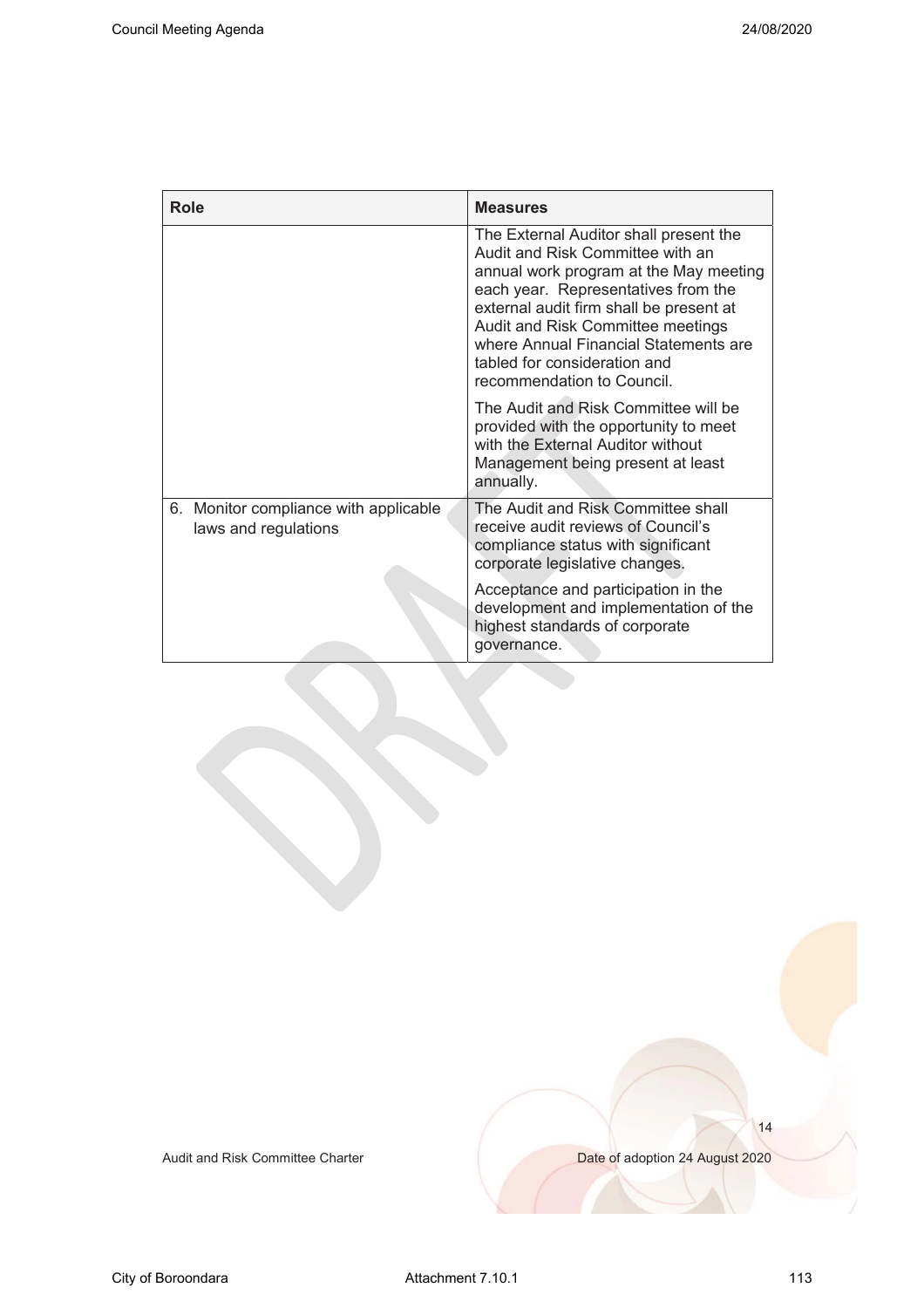

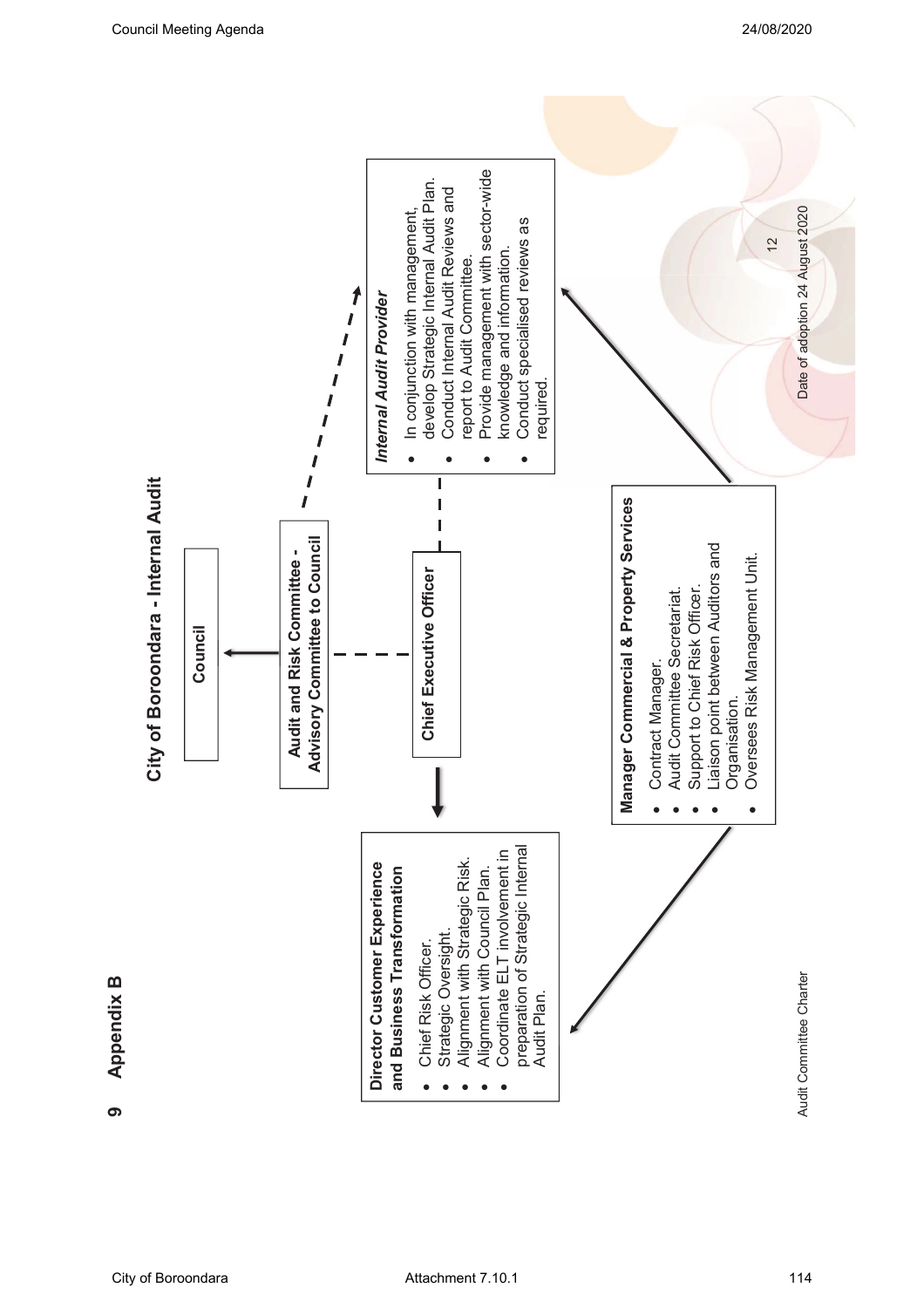#### **How the** *Local Government Act 2020* **requirements have been reflected in the draft Audit and Risk Committee Charter**

| LG Act 2020 requirement                                                                                 |                                                                                                                                                                                                  | <b>Draft Charter section</b>                                                                                                                                                                                                                                                                                          |
|---------------------------------------------------------------------------------------------------------|--------------------------------------------------------------------------------------------------------------------------------------------------------------------------------------------------|-----------------------------------------------------------------------------------------------------------------------------------------------------------------------------------------------------------------------------------------------------------------------------------------------------------------------|
|                                                                                                         | <b>Section 53</b><br><b>Council must establish an Audit and Risk Committee</b>                                                                                                                   |                                                                                                                                                                                                                                                                                                                       |
|                                                                                                         | (1) A Council must establish an Audit and<br>Risk Committee.                                                                                                                                     | Name and role changed to Audit and Risk<br>Committee throughout Charter                                                                                                                                                                                                                                               |
|                                                                                                         | (2) An Audit and Risk Committee is not a<br>delegated committee.                                                                                                                                 | Existing Charter (section 1) refers to<br>Committee being an advisory committee,<br>without delegated power. No change<br>required to Charter.                                                                                                                                                                        |
| (3) An Audit and Risk Committee must-<br>(a) include members who are<br>Councillors of the Council; and |                                                                                                                                                                                                  | Added to Charter under 'Membership and<br>attendance at meetings' heading in section<br>7.1 of the draft Charter.                                                                                                                                                                                                     |
|                                                                                                         | (b) consist of a majority of members<br>who are not Councillors of the<br>Council and who collectively have-                                                                                     | The draft Charter notes the Committee will<br>comprise three independent members and<br>two councillors.                                                                                                                                                                                                              |
|                                                                                                         | (i) expertise in financial<br>management and risk; and                                                                                                                                           |                                                                                                                                                                                                                                                                                                                       |
|                                                                                                         | (ii) experience in public sector<br>management; and                                                                                                                                              |                                                                                                                                                                                                                                                                                                                       |
|                                                                                                         | (c) not include any person who is a<br>member of Council staff of the<br>Council.                                                                                                                |                                                                                                                                                                                                                                                                                                                       |
| (4)                                                                                                     | The chairperson of an Audit and Risk<br>Committee must not be a Councillor of<br>the Council.                                                                                                    | Existing Charter (section 7) states<br>chairperson is an independent member. No<br>change required to Charter.                                                                                                                                                                                                        |
|                                                                                                         | (5) Sections 123 and 125 and Division 2 of<br>Part 6 apply to a member of the Audit<br>and Risk Committee who is not a<br>Councillor as if the member were a<br>member of a delegated committee. | These parts of the LG Act 2020 relate to<br>misuse of position (s.123), confidential<br>information (s.125) and conflict of interest<br>(Division 2 of Part 6). These requirements<br>have been referenced under the heading<br>'conflict of interest and use of information' in<br>section 6.2 of the draft Charter. |
| (6)                                                                                                     | A Council may pay a fee to a member<br>of an Audit and Risk Committee who is<br>not a Councillor of the Council.                                                                                 | Noted under 'fees' heading in section 7.2 of<br>the draft Charter.                                                                                                                                                                                                                                                    |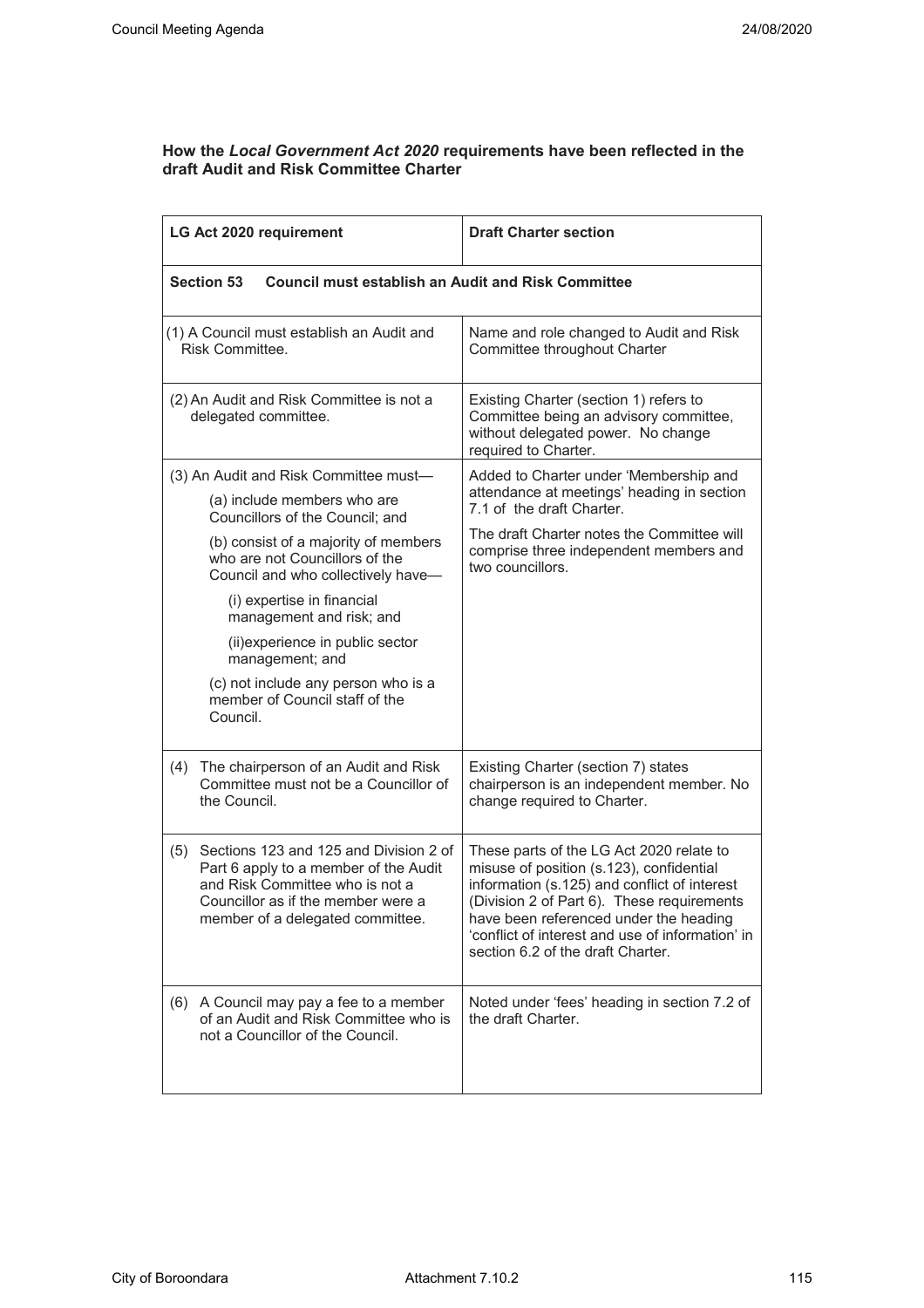#### **How the** *Local Government Act 2020* **requirements have been reflected in the draft Audit and Risk Committee Charter**

| LG Act 2020 requirement                                                                                                                                       |                                                                                                                              | <b>Draft Charter section</b>                                                                                                                                                 |  |
|---------------------------------------------------------------------------------------------------------------------------------------------------------------|------------------------------------------------------------------------------------------------------------------------------|------------------------------------------------------------------------------------------------------------------------------------------------------------------------------|--|
|                                                                                                                                                               | <b>Section 54</b><br><b>Audit and Risk Committee Charter</b>                                                                 |                                                                                                                                                                              |  |
|                                                                                                                                                               | (1) A Council must prepare and approve<br>an Audit and Risk Committee Charter.                                               | No requirement to reflect this specifically in<br>the Charter.                                                                                                               |  |
| (2)<br>The Audit and Risk Committee Charter<br>must specify the functions and<br>responsibilities of the Audit and Risk<br>Committee including the following- |                                                                                                                              | Adjusted the wording in section 1.1 of the<br>draft Charter to reflect these functions and<br>responsibilities, along with other functions<br>noted in the previous Charter. |  |
|                                                                                                                                                               | (a) monitor the compliance of Council<br>policies and procedures with-                                                       |                                                                                                                                                                              |  |
|                                                                                                                                                               | (i)the overarching governance<br>principles; and                                                                             |                                                                                                                                                                              |  |
|                                                                                                                                                               | (ii)this Act and the regulations and<br>any Ministerial directions;                                                          |                                                                                                                                                                              |  |
|                                                                                                                                                               | (b) monitor Council financial and<br>performance reporting;                                                                  |                                                                                                                                                                              |  |
|                                                                                                                                                               | (c) monitor and provide advice on risk<br>management and fraud prevention<br>systems and controls;                           |                                                                                                                                                                              |  |
|                                                                                                                                                               | (d) oversee internal and external audit<br>functions.                                                                        |                                                                                                                                                                              |  |
| (3)                                                                                                                                                           | An Audit and Risk Committee must<br>adopt an annual work program.                                                            | Amended wording in section 6.1under<br>'Audit and Risk Committee Planning'<br>heading, to reflect the term 'annual work<br>program' rather than 'annual audit plan'.         |  |
| (4)                                                                                                                                                           | An Audit and Risk Committee must-                                                                                            | These requirements have been included in                                                                                                                                     |  |
|                                                                                                                                                               | (a) undertake an annual assessment of<br>its performance against the Audit and<br>Risk Committee Charter; and                | the draft Charter under the heading<br>performance and review' in Section 7.6.                                                                                               |  |
|                                                                                                                                                               | (b) provide a copy of the annual<br>assessment to the Chief Executive<br>Officer for tabling at the next Council<br>meeting. |                                                                                                                                                                              |  |
|                                                                                                                                                               | (5) An Audit and Risk Committee must-                                                                                        | These requirements have been included in                                                                                                                                     |  |
|                                                                                                                                                               | (a) prepare a biannual audit and risk<br>report that describes the activities of<br>the Audit and Risk Committee and         | the draft Charter under the heading<br>'reporting to Council' in Section 7.5.                                                                                                |  |